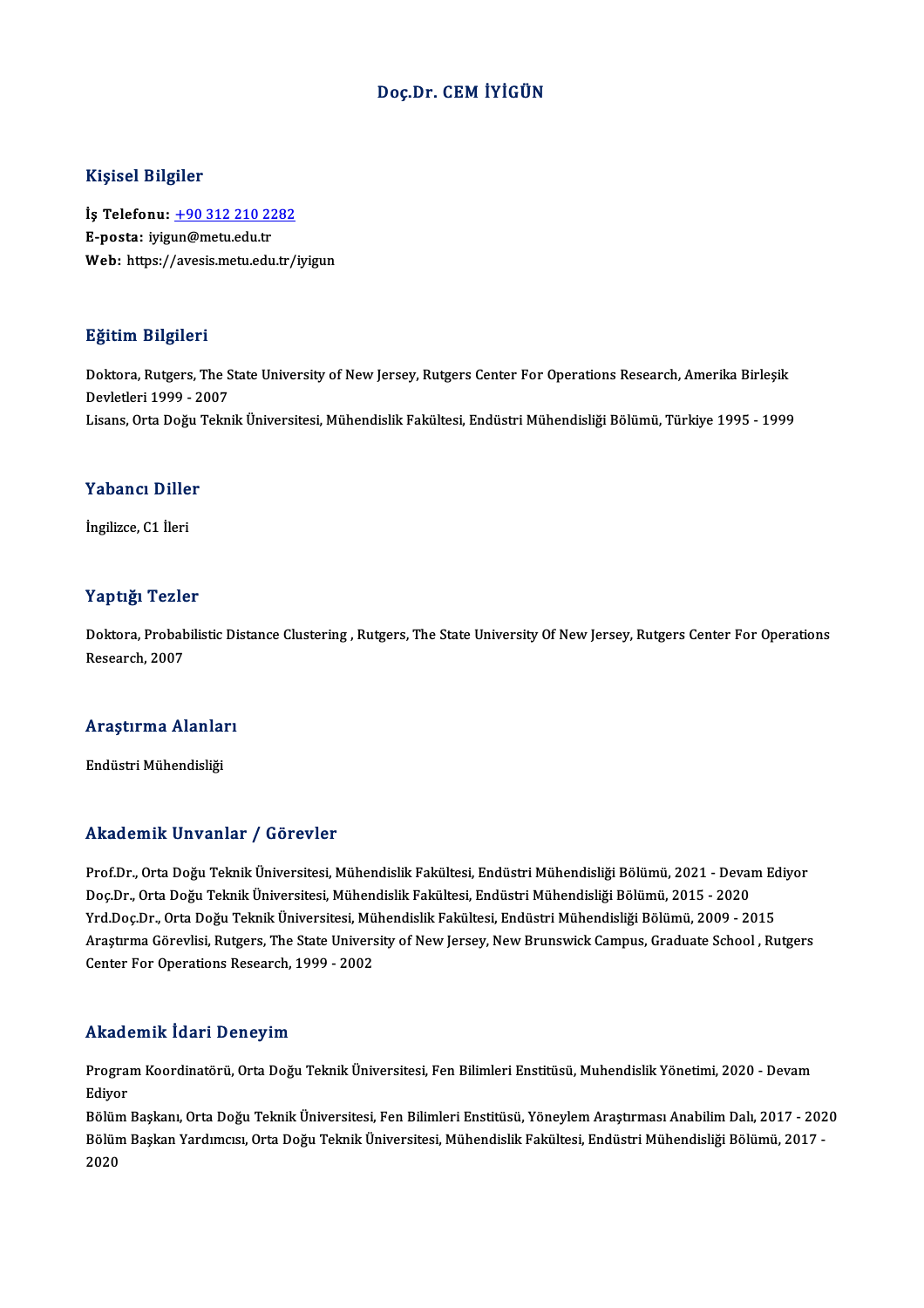#### Verdiği Dersler

Systems and Organization, Yüksek Lisans, 2019 - 2020

#### Yönetilen Tezler

Yönetilen Tezler<br>İyigün C., Süral H., An evolutionary algorithm to the two-echelon location routing problems with hard time windows,<br>Yüksek Lisans, M.MİSLİM(Öğrensi), 2021 Yüksek<br>İyigün C., Süral H., An evolutionary algorith<br>Yüksek Lisans, M.MÜSLİM(Öğrenci), 2021<br>İyigün C. K median elustering algorithme f İyigün C., Süral H., An evolutionary algorithm to the two-echelon location routing problems with hard<br>Yüksek Lisans, M.MÜSLİM(Öğrenci), 2021<br>İyigün C., K-median clustering algorithms for time series data, Yüksek Lisans, G.

İyigün C., K-median clustering algorithms for time series data, Yüksek Lisans, G.YİĞİT(Öğrenci), 2021

Yüksek Lisans, M.MÜSLİM(Öğrenci), 2021<br>İyigün C., K-median clustering algorithms for time series data, Yüksek Lisans, G.YİĞİT(Öğrenci), 2021<br>Tural M. K. , İyigün C., Dimension reduction for tree-structured data, Yüksek Lis

İyigünC.,SüralH.,Location-routing and synchronizationproblems incity logistics,Doktora,M.SALEH(Öğrenci),2020 İyigün C., Two-Mode Probabilistic Distance Clustering, Yüksek Lisans, Y.CANER(Öğrenci), 2021<br>İyigün C., Süral H., Location-routing and synchronization problems in city logistics, Doktora, M.SALEH(Öğrenci), 2020<br>İyigün C., İyigün C., Süral H., Locatio<br>İyigün C., Durahim A. O. , S<br>C.MERVE(Öğrenci), 2019<br>İyigün C. Miyad integen pı İyigün C., Durahim A. O. , SPAM DETECTION BY USING NETWORK AND TEXT EMBEDDING APPROACHES, Yüksek Lisa<br>C.MERVE(Öğrenci), 2019<br>İyigün C., Mixed integer programming and heuristics approaches for clustering with cluster-based

C.MERVE(Öğrenci), 2019<br>İyigün C., Mixed integer programming a<br>Yüksek Lisans, S.ÖNEN(Öğrenci), 2019<br>İVİÇÜN C. A Unified Annreach for Cent İyigün C., Mixed integer programming and heuristics approaches for clustering with cluster-based feature selection,<br>Yüksek Lisans, S.ÖNEN(Öğrenci), 2019<br>İYİGÜN C., A Unified Approach for Center-Based Clustering Problems on

Yükse<br>İYİGÜ<br>2019<br>ivicü İYİGÜN C., A Unified Approach for Center-Based Clustering Problems on Networks, Yüksek Lisans, D.İPEK(Öğrenci<br>2019<br>İYİGÜN C., ÖZDEMİREL N. E. , Optimization Approaches for Classification and Feature Selection Using Overlap

2019<br>İYİGÜN C., ÖZDEMİREL N. E. , Optimization Approac<br>Hyperboxes, Doktora, D.AKBULUT(Öğrenci), 2019<br>Süral H. İvigün C. Open leen reverse legistiss netv IYIGÜN C., ÖZDEMİREL N. E. , Optimization Approaches for Classification and Feature Selection Using Overlappii<br>Hyperboxes, Doktora, D.AKBULUT(Öğrenci), 2019<br>Süral H., İyigün C., Open-loop reverse logistics network design o

Hyperboxes, Doktora, D.AKBULUT(Öğrenci), 2019<br>Süral H., İyigün C., Open-loop reverse logistics network design of waste of electric and electronic equipment by Süral H., İyigün C., Open-loop reverse logistics network design of waste of electric and electronic equipment by<br>consideration of hazardous materials, Yüksek Lisans, T.MOHAMMADI(Öğrenci), 2019<br>İYİGÜN C., ÖZDEMİREL N. E. ,

consideration of hazardous materials, Yüksek Lisans, T.MOHAMMADI(Öğrenci), 2019<br>İYİGÜN C., ÖZDEMİREL N. E. , Neighborhood construction-based multi-objective evolu<br>feature selection, Yüksek Lisans, C.ALAKUŞ(Öğrenci), 2018 İYİGÜN C., ÖZDEMİREL N. E. , Neighborhood construction-based multi-objective evolutionary clustering algorith<br>feature selection, Yüksek Lisans, C.ALAKUŞ(Öğrenci), 2018<br>İYİGÜN C., Feature weighting problem in K-nearest neig

feature selection, Yüksek Lisans, C.ALAKUŞ(Öğrenci), 2018<br>İYİGÜN C., Feature weighting problem in K-nearest neighbor classifier, Yüksek Lisans, N.GÜLEÇ(Ö<br>İYİGÜN C., Time series classification using deep learning, Yüksek Li İYİGÜN C., Feature weighting problem in K-nearest neighbor classifier, Yüksek Lisans, N.GÜLEÇ(Öğrenci)<br>İYİGÜN C., Time series classification using deep learning, Yüksek Lisans, P.UMUT(Öğrenci), 2016<br>İYİGÜN C., Zaman serile

İYİGÜN C., Zaman serilerinin derin öğrenme ile sınıflandırılması., Yüksek Lisans, P.Umut(Öğrenci), 2016

İYİGÜN C., Time series classification using deep learning, Yüksek Lisans, P.UMUT(Öğrenci), 2016<br>İYİGÜN C., Zaman serilerinin derin öğrenme ile sınıflandırılması., Yüksek Lisans, P.Umut(Öğrenci), 2016<br>İYİGÜN C., A statistic İYİGÜN C., A statistical approach to job matching problem via difference metrics and data mining, Doktora,<br>A.FATİH(Öğrenci), 2016<br>BAYINDIR Z. P. , İYİGÜN C., Sağlık kuruluşu konumlandırma problemi için bir genetik algoritm

A.FATİH(Öğrenci), 2016<br>BAYINDIR Z. P. , İYİGÜN C.,<br>M.İŞBİLİR(Öğrenci), 2016<br>SÜRAL H. İVİÇÜN Ç. GİTLE BAYINDIR Z. P. , İYİGÜN C., Sağlık kuruluşu konumlandırma problemi için bir genetik algoritma, Yüksek Lisans,<br>M.İŞBİLİR(Öğrenci), 2016<br>SÜRAL H., İYİGÜN C., City logistics system design under cost uncertainty, Yüksek Lisans

M.İŞBİLİR(Öğrenci), 2016<br>SÜRAL H., İYİGÜN C., City logistics system design under cost uncertainty, Yüksek Lisans, U.CAN(Öğrenci), 2<br>İYİGÜN C., DURAN S., The valuation of government guarantees provided for municipalities, Y SÜRAL H., İYİGÜN C., City<br>İYİGÜN C., DURAN S., Tho<br>M.ESAT(Öğrenci), 2015<br>PAYINDIP 7- P., İYİCÜN IYIGÜN C., DURAN S., The valuation of government guarantees provided for municipalities, Yüksek Lisans,<br>M.ESAT(Öğrenci), 2015<br>BAYINDIR Z. P. , İYİGÜN C., Locating ems vehicles in general networks with an approximate queuei

M.ESAT(Öğrenci), 2015<br>BAYINDIR Z. P. , İYİGÜN C., Locating ems vehicles in general networks with<br>metaheuristic solution approach, Yüksek Lisans, M.ALTAN(Öğrenci), 2015<br>İVİÇÜN C. Investigation of the impagts of linkage dise BAYINDIR Z. P. , İYİGÜN C., Locating ems vehicles in general networks with an approximate queueing mo<br>metaheuristic solution approach, Yüksek Lisans, M.ALTAN(Öğrenci), 2015<br>İYİGÜN C., Investigation of the impacts of linkag

metaheuristic solution approach, Yüksek Lisans, M.ALTAN(Öğrenci), 2015<br>İYİGÜN C., Investigation of the impacts of linkage disequilibrium on SNP selection studies, Yüksek Lisans,<br>E.KANTAR(Öğrenci), 2015 İYİGÜN C., Investigation of the impacts of linkage disequilibrium on SNP selection studies, Yüksek Lisans,<br>E.KANTAR(Öğrenci), 2015<br>İYİGÜN C., Early warning on stock market bubbles via ellipsoidal clustering and inverse pro

E.KANTAR(Öğrenci), 2015<br>İYİGÜN C., Early warning c<br>E.KÜRÜM(Öğrenci), 2014<br>İVİCÜN C. A tup stage ste İYİGÜN C., Early warning on stock market bubbles via ellipsoidal clustering and inverse problems, Doktora,<br>E.KÜRÜM(Öğrenci), 2014<br>İYİGÜN C., A two stage stochastic and risk averse approach to inventory positioning in flori

E.KÜRÜM(Öğrenci), 2014<br>İYİGÜN C., A two stage stochastic and ris<br>Yüksek Lisans, G.SEZEN(Öğrenci), 2014<br>İVİCÜN C. BATMAZ İ. Consonaye slustar İYİGÜN C., A two stage stochastic and risk averse approach to inventory positioning in floricultural auctio<br>Yüksek Lisans, G.SEZEN(Öğrenci), 2014<br>İYİGÜN C., BATMAZ İ., Consensus clustering of time series data, Yüksek Lisan

Yüksek Lisans, G.SEZEN(Öğrenci), 2014<br>İYİGÜN C., BATMAZ İ., Consensus clustering of time series data, Yüksek Lisans, A.YETERE(Öğrenci), 2014<br>İYİGÜN C., Solution approaches for single source capacitated multi facility weber İYİGÜN C., BATMAZ İ., Consensus c<br>İYİGÜN C., Solution approaches fol<br>H.DAMGACIOĞLU(Öğrenci), 2014<br>İVİCÜN C. Prebabilistis estimation İYİGÜN C., Solution approaches for single source capacitated multi facility weber problem, Yüksek Lisans,<br>H.DAMGACIOĞLU(Öğrenci), 2014<br>İYİGÜN C., Probabilistic estimation framework on short term electricity load forecastin

H.DAMGACIOĞLU(Öğrenci), 2014<br>İYİGÜN C., Probabilistic estimation framework on short term electric<br>nonparametric approaches, Yüksek Lisans, E.ERGİN(Öğrenci), 2014<br>İVİÇÜN C. SÜRAL H. Conoraliration of restristed planar lesst nonparametric approaches, Yüksek Lisans, E.ERGİN(Öğrenci), 2014

İYİGÜN C., SÜRAL H., Generalization of restricted planar location problems: Unified meta-heuristics for single facility case,<br>Yüksek Lisans, M.SALEH(Öğrenci), 2013 İYİGÜN C., SÜRAL H., Generalization of restricted planar location problems: Unified meta-heuristics for single facility<br>Yüksek Lisans, M.SALEH(Öğrenci), 2013<br>İYİGÜN C., On the parametric and nonparametric prediction method

Yüksek Lisans, M.SALEH(<br>İYİGÜN C., On the parame<br>E.ERİŞEN(Öğrenci), 2013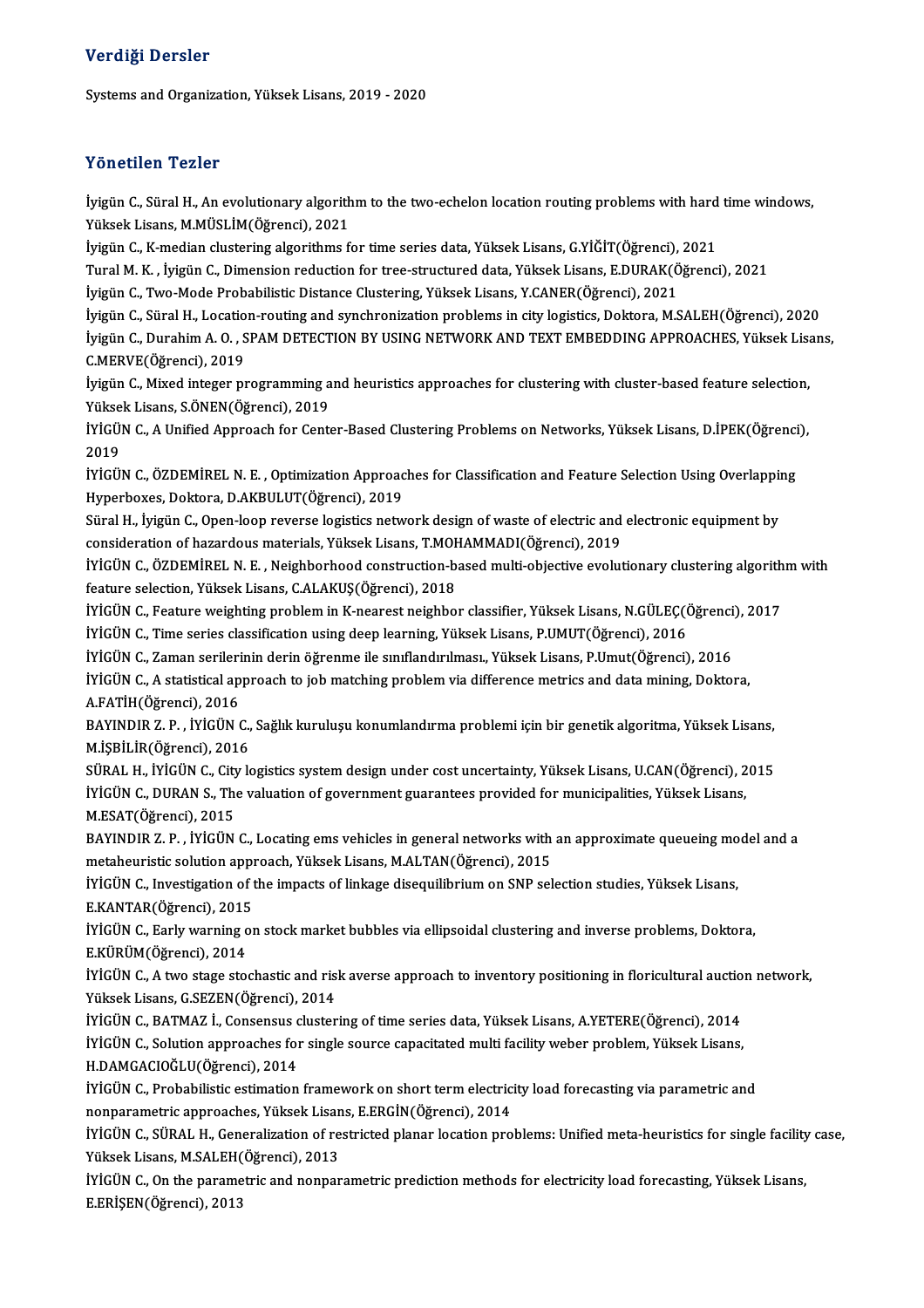İyigün C., Tural M. K. , Heuristics for a continuous multi-facility location problem with demand regions, Yüksek Lisans,<br>D.D.N.LER(Öğrensi), 2012 İyigün C., Tural M. K. , Heur<br>D.DİNLER(Öğrenci), 2013<br>İVİCİN C. Heuristis methe İyigün C., Tural M. K. , Heuristics for a continuous multi-facility location problem with demand regions, Yüksek Lisans,<br>D.DİNLER(Öğrenci), 2013<br>İYİGÜN C., Heuristic methods for the stochastic lot-sizing problem under the D.DİNLER(Öğrenci), 2013<br>İYİGÜN C., Heuristic methods f<br>Lisans, A.CEM(Öğrenci), 2013<br>BAYINDIR Z. B., İVİCÜN C. Not İYİGÜN C., Heuristic methods for the stochastic lot-sizing problem under the static-dynamic uncertain<br>Lisans, A.CEM(Öğrenci), 2013<br>BAYINDIR Z. P. , İYİGÜN C., Network planning of walk-in clinics on roadsides in Africa, Yük Lisans, A.CEM(Öğrenci), 2013<br>BAYINDIR Z. P. , İYİGÜN C., Network planning of walk-in clinics on roadsides in Africa, Yüksek Lisans,<br>S.TAYMAZ(Öğrenci), 2013 BAYINDIR Z. P. , İYİGÜN C., Network planning of walk-in clinics on roadsides in Africa, Yüksek Lisans,<br>S.TAYMAZ(Öğrenci), 2013<br>İYİGÜN C., İLK DAĞ Ö., Clustering of time-course gene expression data with dissimilar replicate S.TAYMAZ(Öğrenci), 201<br>İYİGÜN C., İLK DAĞ Ö., Clu<br>O.ÇINAR(Öğrenci), 2013<br>BATMAZ İ. İVİCÜN G. Hv İYİGÜN C., İLK DAĞ Ö., Clustering of time-course gene expression data with dissimilar replicates, Yüksek Lisans,<br>O.ÇINAR(Öğrenci), 2013<br>BATMAZ İ., İYİGÜN C., Uyarlanabilir regresyon eğrilerinin ileriye doğru seçme aşaması O.ÇINAR(Öğrenci), 2013<br>BATMAZ İ., İYİGÜN C., Uyarlanabilir regresyon eğ<br>bir algoritma., Doktora, E.Kartal(Öğrenci), 2012<br>İVİÇÜN C. Logation analysis of the Mebile (24 en BATMAZ İ., İYİGÜN C., Uyarlanabilir regresyon eğrilerinin ileriye doğru seçme aşaması için gönderim yaklaşıı<br>bir algoritma., Doktora, E.Kartal(Öğrenci), 2012<br>İYİGÜN C., Location analysis of the Mobile/24 emergency service bir algoritma., Doktora, E.Kartal(Öğrenci), 2012<br>İYİGÜN C., Location analysis of the Mobile/24 emergency service vehicles of a case company, Yüksek Lisans,<br>R.MELTEM(Öğrenci), 2012 İYİGÜN C., Location analysis of the Mobile/24 emergency service vehicles of a case company, Yüksek Lisans,<br>R.MELTEM(Öğrenci), 2012<br>İYİGÜN C., BATMAZ İ., An algorithm for the forward step of adaptive regression splines via E.KARTAL(Öğrenci),2012 İYİGÜN C., BATMAZ İ., An algorithm for the forward step of adaptive regression splines via mapping approach, I<br>E.KARTAL(Öğrenci), 2012<br>İYİGÜN C., Bounding procedures on bi-directional labeling algorithm of TDVRPTW in branc E.KARTAL(Öğrenci), 2012<br>İYİGÜN C., Bounding procedures on bi-directional labe<br>framework, Yüksek Lisans, S.KÖKTEN(Öğrenci), 2011<br>İVİÇÜN C. Robust fasiliz: lasation uyth mabile gustama İYİGÜN C., Bounding procedures on bi-directional labeling algorithm of TDVRPTW in branch-an<br>framework, Yüksek Lisans, S.KÖKTEN(Öğrenci), 2011<br>İYİGÜN C., Robust facility location with mobile customers, Yüksek Lisans, E.GÜL( framework, Yüksek Lisans, S.KÖKTEN(Öğrenci), 2011<br>İYİGÜN C., Robust facility location with mobile customers, Yüksek Lisans, E.GÜL(Öğrenci), 2011<br>İYİGÜN C., A classification algorithm using mahalanobis distance clustering o iYiGÜN C., Robust facility location with mobile<br>iYiGÜN C., A classification algorithm using mak<br>sets, Yüksek Lisans, B.DURAK(Öğrenci), 2011<br>iViCÜN C. Measuring the efficiency of the Turl İYİGÜN C., A classification algorithm using mahalanobis distance clustering of data with applications on biomedical data<br>sets, Yüksek Lisans, B.DURAK(Öğrenci), 2011<br>İYİGÜN C., Measuring the efficiency of the Turkish electr sets, Yüksek Lisans, B.DURAK(Öğ<br>İYİGÜN C., Measuring the efficien<br>Lisans, A.ÇELEN(Öğrenci), 2011<br>İVİCÜN C. KARASAKALE A. mult İYİGÜN C., Measuring the efficiency of the Turkish electric distribution sector using stochastic frontier analy<br>Lisans, A.ÇELEN(Öğrenci), 2011<br>İYİGÜN C., KARASAKAL E., A multiple criteria sorting approach based on distance Lisans, A.ÇELEN(Öğrenci), 2011<br>İYİGÜN C., KARASAKAL E., A multiple criteria sorting approach based on distance functions, Yüksek Lisans,<br>B.ÇELİK(Öğrenci), 2011

#### Tezsiz Lisansüstü Danışmanlıkları

Tezsiz Lisansüstü Danışmanlıkları<br>İyigün C., A DATA MINING APPROACH FOR PREDICTIVE MAINTENANCE TO REDUCE FAILURE TIME AND PRODUCTION<br>LOSS COST IN ROKETSAN INC. Vülteek Lisans İlingi Öğretim Tezeiz, M.Heltan (Öğrengi), 2020 1 02012 ERSANDADUA D'ANIŞINANININAN'I<br>İyigün C., A DATA MINING APPROACH FOR PREDICTIVE MAINTENANCE TO REDUCE FAILURI<br>LOSS COST IN ROKETSAN INC., Yüksek Lisans-İkinci Öğretim Tezsiz, M.Hakan(Öğrenci), 2020 LOSS COST IN ROKETSAN INC., Yüksek Lisans-İkinci Öğretim Tezsiz, M.Hakan(Öğrenci), 2020<br>Jüri Üyelikleri

Jüri Üyelikleri<br>Yarışma, YAD Uygulama Odulu , Yoneylem Arastırma Dernegi , Temmuz, 2019<br>Yarısma, YA (EM Ograngi Yarismasi Prais Yarismasi, 29, YAEM Ulusal Kangrasi Yarışma, YA/EM Ogrenci Yarismasi Proje Yarismasi, 38. YAEM Ulusal Kongresi, Haziran, 2018<br>Yarışma, YAD Uygulama Odulu , Yoneylem Arastırma Dernegi, Haziran, 2018 Yarışma, YAD Uygulama Odulu , Yoneylem Arastırma Dernegi , Temmuz, 2019<br>Yarışma, YA/EM Ogrenci Yarismasi Proje Yarismasi, 38. YAEM Ulusal Kongres<br>Yarışma, YAD Uygulama Odulu , Yoneylem Arastırma Dernegi, Haziran, 2018

#### Tasarladığı Dersler

Tasarladığı Dersler<br>İyigün C., Gürel S., Süral H., Scientific Computing for Industrial Engineering, Lisans, 2014 - 2015<br>İyigün C. Manta Carla Simulatian for Operations Analysis Vülsels Lisans, 2012, 2012 1 abar raarg.<br>İyigün C., Gürel S., Süral H., Scientific Computing for Industrial Engineering, Lisans, 201<br>İyigün C., Monte Carlo Simulation for Operations Analysis, Yüksek Lisans, 2012 - 2013<br>İyigün C., Data Mining for Bus İyigün C., Gürel S., Süral H., Scientific Computing for Industrial Engineering, L<br>İyigün C., Monte Carlo Simulation for Operations Analysis, Yüksek Lisans, 20<br>İyigün C., Data Mining for Business Intelligence, Yüksek Lisans İyigün C., Monte Carlo Simulation for Operations Analysis, Yüksek Lisans, 2012 - 2013<br>İyigün C., Data Mining for Business Intelligence, Yüksek Lisans, 2010 - 2011<br>İyigün C., Introduction to Data Mining, Lisans, 2009 - 2010

# iyigun C., introduction to Data Mining, Lisans, 2009 - 2010<br>SCI, SSCI ve AHCI İndekslerine Giren Dergilerde Yayınlanan Makaleler

CI, SSCI ve AHCI İndekslerine Giren Dergilerde Yayınlanan Makaleler<br>I. An evaluation of a novel approach for clustering genes with dissimilar replicates<br>Cinar Q ivicijn C il K DAČÖ I. An evaluation of a novel approach for clustering genes with dissimilar replicates Cinar O., İYİGÜN C., İLK DAĞÖ. An evaluation of a novel approach for clustering genes with dissimilar replicates<br>Cinar O., İYİGÜN C., İLK DAĞ Ö.<br>COMMUNICATIONS IN STATISTICS-SIMULATION AND COMPUTATION, 2020 (SCI İndekslerine Giren Dergi)<br>A healtheare fe Cinar O., İYİGÜN C., İLK DAĞ Ö.<br>COMMUNICATIONS IN STATISTICS-SIMULATION AND COMPUTATION, 2020 (SCI İndekslerine Giren Dergi)<br>II. A healthcare facility location problem for a multi -disease, multi -service environment u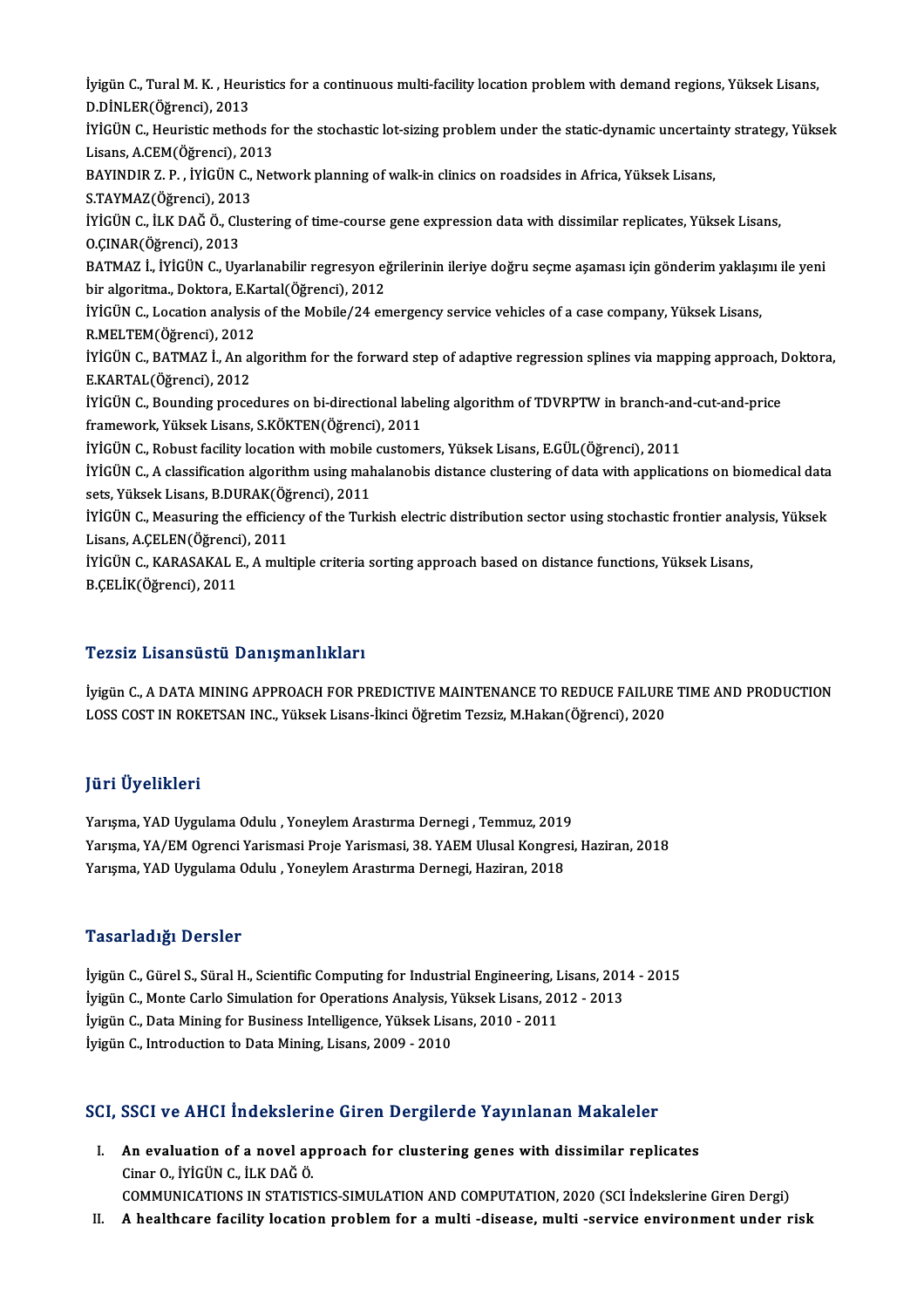aversion

Taymaz S., Iyigun C., Bayindir Z. P., Dellaert N. P.

aversion<br>Taymaz S., Iyigun C., Bayindir Z. P. , Dellaert N. P.<br>SOCIO-ECONOMIC PLANNING SCIENCES, cilt.71, 2020 (SCI İndekslerine Giren Dergi)<br>Hayristis methode far the canasitated stashestis let siring nuablem yudar

### Taymaz S., Iyigun C., Bayindir Z. P. , Dellaert N. P.<br>SOCIO-ECONOMIC PLANNING SCIENCES, cilt.71, 2020 (SCI İndekslerine Giren Dergi)<br>III. Heuristic methods for the capacitated stochastic lot-sizing problem under the static SOCIO-ECONOMIC PLAN<br>Heuristic methods fo<br>uncertainty strategy<br>Panda A.C. Dogru M.K Heuristic methods for the capacitated<br>uncertainty strategy<br>Randa A. C. , Dogru M. K. , İyigün C., Ozen U.<br>COMPUTERS & ORERATIONS RESEARCH GU uncertainty strategy<br>Randa A. C. , Dogru M. K. , İyigün C., Ozen U.<br>COMPUTERS & OPERATIONS RESEARCH, cilt.109, ss.89-101, 2019 (SCI İndekslerine Giren Dergi)<br>Conoralization of the restricted planar location problems: Unifi

Randa A. C. , Dogru M. K. , İyigün C., Ozen U.<br>COMPUTERS & OPERATIONS RESEARCH, cilt.109, ss.89-101, 2019 (SCI İndekslerine Giren Dergi)<br>IV. Generalization of the restricted planar location problems: Unified metaheuristic COMPUTERS & OPERATIONS RESEL<br>Generalization of the restricted<br>Farham M.S., SÜRAL H., İYİGÜN C.<br>COMPUTERS & OPERATIONS RESE. Generalization of the restricted planar location problems: Unified metaheuristic alg<br>Farham M. S., SÜRAL H., İYİGÜN C.<br>COMPUTERS & OPERATIONS RESEARCH, cilt.99, ss.48-66, 2018 (SCI İndekslerine Giren Dergi)<br>Locating emerge

## Farham M. S. , SÜRAL H., İYİGÜN C.<br>COMPUTERS & OPERATIONS RESEARCH, cilt.99, ss.48-66, 2018 (SCI İndekslerine Giren Dergi)<br>V. Locating emergency vehicles with an approximate queuing model and a meta-heuristic solution<br> COMPUTER<br>Locating e<br>approach<br>AKDOČAN Locating emergency vehicles with an a<br>approach<br>AKDOĞAN M. A. , BAYINDIR Z. P. , İYİGÜN C.<br>TRANSPORTATION RESEARCH RART C EME

approach<br>AKDOĞAN M. A. , BAYINDIR Z. P. , İYİGÜN C.<br>TRANSPORTATION RESEARCH PART C-EMERGING TECHNOLOGIES, cilt.90, ss.134-155, 2018 (SCI İndekslerine AKDOĞAN M.<br>TRANSPORTA<br>Giren Dergi)<br>Clustoring e TRANSPORTATION RESEARCH PART C-EMERGING TECHNOLOGIES, cilt.90, ss.134-155, 201<br>Giren Dergi)<br>VI. Clustering of short time-course gene expression data with dissimilar replicates<br>Giner O, It K Ö, ivicijn C

Giren Dergi)<br>VI. Clustering of short time-course gene expression data with dissimilar replicates<br>Cinar O., İLKÖ., İYİGÜNC.

ANNALS OF OPERATIONS RESEARCH, cilt.263, ss.405-428, 2018 (SCI İndekslerine Giren Dergi)

Cinar O., İLK Ö., İYİGÜN C.<br>ANNALS OF OPERATIONS RESEARCH, cilt.263, ss.405-428, 2018 (SCI İndekslerine Giren Dergi)<br>VII. A column generation approach for the location-routing problem with time windows<br>Earbam M.S. SÜRA ANNALS OF OPERATIONS RESEAR<br>A column generation approach<br>Farham M. S. , SÜRAL H., İYİGÜN C.<br>COMBUTERS & OPERATIONS RESE A column generation approach for the location-routing problem with time windows<br>Farham M. S., SÜRAL H., İYİGÜN C.<br>COMPUTERS & OPERATIONS RESEARCH, cilt.90, ss.249-263, 2018 (SCI İndekslerine Giren Dergi)<br>Temneral clusterin

COMPUTERS & OPERATIONS RESEARCH, cilt.90, ss.249-263, 2018 (SCI Indekslerine Giren Dergi)

## Farham M. S., SÜRAL H., İYİGÜN C.<br>COMPUTERS & OPERATIONS RESEARCH, cilt.90, ss.249-263, 2018 (SCI İndekslerine Giren Dergi)<br>VIII. Temporal clustering of time series via threshold autoregressive models: application to c prices<br>Aslan S., Yozgatlıgil C., Iyigun C.<br>ANNALS OF OPERATIONS RESEARCH, cilt.260, ss.51-77, 2018 (SCI İndekslerine Giren Dergi)<br>Farlu warning en stask market bubbles via matbods of entimization, elustering en

AslanS.,YozgatlıgilC., IyigunC.

### Aslan S., Yozgatlıgil C., Iyigun C.<br>ANNALS OF OPERATIONS RESEARCH, cilt.260, ss.51-77, 2018 (SCI İndekslerine Giren Dergi)<br>IX. Early warning on stock market bubbles via methods of optimization, clustering and inverse ANNALS OF<br>Early war:<br>problems<br><sup>Kurum E</sup> b Early warning on stock ma<mark>:</mark><br>problems<br>Kurum E., Weber G., İYİGÜN C.<br>ANNALS OF OPERATIONS PES: pr<mark>oblems</mark><br>Kurum E., Weber G., İYİGÜN C.<br>ANNALS OF OPERATIONS RESEARCH, cilt.260, ss.293-320, 2018 (SCI İndekslerine Giren Dergi)<br>Has the elimete been shanging in Turkey? Begienel elimete shange signels based en

- Kurum E., Weber G., İYİGÜN C.<br>ANNALS OF OPERATIONS RESEARCH, cilt.260, ss.293-320, 2018 (SCI İndekslerine Giren Dergi)<br>X. Has the climate been changing in Turkey? Regional climate change signals based on a comparative<br>stat STATIST ANNALS OF OPERATIONS RESEARCH, cilt.260, ss.293-320, 2018 (SCI indekslerine Giren De Has the climate been changing in Turkey? Regional climate change signals based statistical analysis of two consecutive time perio Has the climate been changing in Turkey? Regional climate change signals<br>statistical analysis of two consecutive time periods, 1950-1980 and 1981-<br>Turkes M., YOZGATLIGİL C., BATMAZ İ., İYİGÜN C., KOC E. K. , FAHMI F. M. , statistical analysis of two consecutive time periods, 1950-1980 and 19<br>Turkes M., YOZGATLIGİL C., BATMAZ İ., İYİGÜN C., KOC E. K. , FAHMI F. M. , ASLA<br>CLIMATE RESEARCH, cilt.70, sa.1, ss.77-93, 2016 (SCI İndekslerine Giren Turkes M., YOZGATLIGİL C., BATMAZ İ., İYİGÜN C., KOC E. K. , FAHMI F. M. , ASLAN S.<br>CLIMATE RESEARCH, cilt.70, sa.1, ss.77-93, 2016 (SCI İndekslerine Giren Dergi)<br>XI. Heuristics for a continuous multi-facility location pro
- CLIMATE RESEARCH, cilt.70, sa.1, ss.77-93, 2016 (SCI Indekslerine Giren Dergi)<br>XI. Heuristics for a continuous multi-facility location problem with demand regions<br>DINLER D., TURAL M. K., IYIGÜN C.
	- COMPUTERS&OPERATIONSRESEARCH, cilt.62, ss.237-256,2015 (SCI İndekslerineGirenDergi)
- XII. A genetic algorithm for the uncapacitated single allocation planar hub location problem Damgacioglu H., DİNLER D., ÖZDEMİREL N. E., İYİGÜN C. A genetic algorithm for the uncapacitated single allocation planar hub location proble<br>Damgacioglu H., DİNLER D., ÖZDEMİREL N. E. , İYİGÜN C.<br>COMPUTERS & OPERATIONS RESEARCH, cilt.62, ss.224-236, 2015 (SCI İndekslerine Gir
- Damgacioglu H., DİNLER D., ÖZDEMİREL N. E., İYİGÜN C.<br>COMPUTERS & OPERATIONS RESEARCH, cilt.62, ss.224-236, 2015 (SCI İndeks)<br>XIII. The Weber problem in congested regions with entry and exit points<br>Farbam M. S. SÜBAL H. İV COMPUTERS & OPERATIONS RESE<br>The Weber problem in congest<br>Farham M.S., SÜRAL H., İYİGÜN C.<br>COMPUTERS & OPERATIONS RESE. The Weber problem in congested regions with entry and exit points<br>Farham M. S., SÜRAL H., İYİGÜN C.<br>COMPUTERS & OPERATIONS RESEARCH, cilt.62, ss.177-183, 2015 (SCI İndekslerine Giren Dergi)
- Farham M. S., SÜRAL H., İYİGÜN C.<br>COMPUTERS & OPERATIONS RESEARCH, cilt.62, ss.177-183, 2015 (SCI İndekslerine Giren<br>XIV. A probabilistic multiple criteria sorting approach based on distance functions<br>CELİK B. KARASAKAL E. COMPUTERS & OPERATIONS RESEA<br>A probabilistic multiple criteria<br>ÇELİK B., KARASAKAL E., İYİGÜN C.<br>EYPERT SYSTEMS WITH APPLICATI A probabilistic multiple criteria sorting approach based on distance functions<br>CELİK B., KARASAKAL E., İYİGÜN C.<br>EXPERT SYSTEMS WITH APPLICATIONS, cilt.42, sa.7, ss.3610-3618, 2015 (SCI İndekslerine Giren Dergi)<br>Efficient

### CELIK B., KARASAKAL E., İYİGÜN C.<br>EXPERT SYSTEMS WITH APPLICATIONS, cilt.42, sa.7, ss.3610-3618, 2015 (SCI İndekslerine Giren Dergi)<br>XV. Efficient adaptive regression spline algorithms based on mapping approach with a EXPERT<br>Efficient<br>finance<br>Kos E. K Efficient adaptive regression spline a<br>finance<br>Koc E. K. , İYİGÜN C., BATMAZ İ., Weber G.<br>JOUPNAL OF CLOBAL OPTIMIZATION silt finance<br>Koc E. K. , İYİGÜN C., BATMAZ İ., Weber G.<br>JOURNAL OF GLOBAL OPTIMIZATION, cilt.60, sa.1, ss.103-120, 2014 (SCI İndekslerine Giren Dergi)

Koc E. K. , İYİGÜN C., BATMAZ İ., Weber G.<br>JOURNAL OF GLOBAL OPTIMIZATION, cilt.60, sa.1, ss.103-120, 2014 (SCI İndekslerine Giren Dergi)<br>XVI. Restructuring forward step of MARS algorithm using a new knot selection pro JOURNAL OF GLOBAI<br>Restructuring for<mark>w</mark><br>mapping approach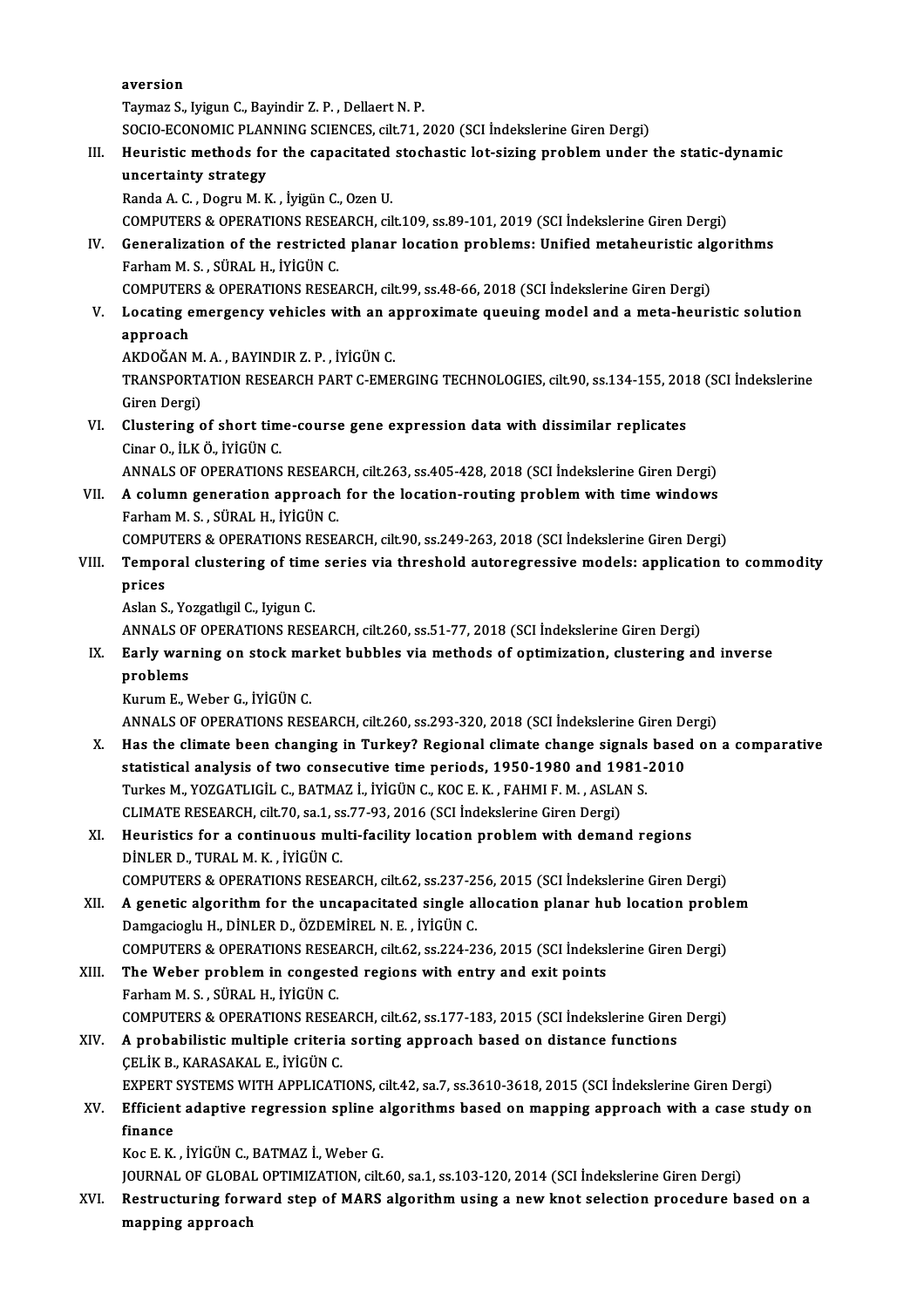KocE.K. , İYİGÜNC. Koc E. K. , İYİGÜN C.<br>JOURNAL OF GLOBAL OPTIMIZATION, cilt.60, sa.1, ss.79-102, 2014 (SCI İndekslerine Giren Dergi)<br>The Planar bub lesstien prablem: a prababilistis slustaring appraash Koc E. K., İYİGÜN C.<br>JOURNAL OF GLOBAL OPTIMIZATION, cilt.60, sa.1, ss.79-102, 2014 (SCI İndeksle<br>XVII. The planar hub location problem: a probabilistic clustering approach<br>Inizua C JOURNAI<br>The plan<br>Iyigun C.<br>ANNAI S The planar hub location problem: a probabilistic clustering approach<br>Iyigun C.<br>ANNALS OF OPERATIONS RESEARCH, cilt.211, sa.1, ss.193-207, 2013 (SCI İndekslerine Giren Dergi) Iyigun C.<br>ANNALS OF OPERATIONS RESEARCH, cilt.211, sa.1, ss.193-207, 2013 (SCI Indekslerine Giren Dergi<br>XVIII. Clustering current climate regions of Turkey by using a multivariate statistical method<br>IVICIN C. Turkes M. PAT İYİGÜN C., Turkes M., BATMAZ İ., YOZGATLIGİL C., Purutcuoglu V., Koc E. K. , Ozturk M. Z.<br>THEORETICAL AND APPLIED CLIMATOLOGY, cilt.114, ss.95-106, 2013 (SCI İndekslerine Giren Dergi) Clustering current climate regions of Turkey by using a multivariate statistical method<br>IYIGÜN C., Turkes M., BATMAZ İ., YOZGATLIGİL C., Purutcuoglu V., Koc E. K. , Ozturk M. Z.<br>THEORETICAL AND APPLIED CLIMATOLOGY, cilt.11 IYIGÜN C., Turkes M., BATMAZ İ., YOZGATLIGİL C., Purutcuoglu V., Koc E. K. , Ozturk M. Z.<br>THEORETICAL AND APPLIED CLIMATOLOGY, cilt.114, ss.95-106, 2013 (SCI İndekslerine Giren Dergi)<br>XIX. Comparison of missing value i THEO<br>Com<sub>l</sub><br>data<br><sup>VOZC</sup> Comparison of missing value imputation mediata<br>YOZGATLIGİL C., ASLAN S., İYİGÜN C., BATMAZ İ.<br>THEOPETICAL AND APRLIED CLIMATOLOCY silt **data**<br>YOZGATLIGİL C., ASLAN S., İYİGÜN C., BATMAZ İ.<br>THEORETICAL AND APPLIED CLIMATOLOGY, cilt.112, ss.143-167, 2013 (SCI İndekslerine Giren Dergi) XX. Probabilistic programming models for traffic incident management operations planning Ozbay K., Iyigun C., Baykal-Gursoy M., XİAO W. Probabilistic programming models for traffic incident management operations planning<br>Ozbay K., Iyigun C., Baykal-Gursoy M., XİAO W.<br>ANNALS OF OPERATIONS RESEARCH, cilt.203, sa.1, ss.389-406, 2013 (SCI İndekslerine Giren De XXI. Modeling of Bus Transit Driver Availability for Effective Emergency Evacuation in Disaster Relief<br>Morgul E. F., Cavus O., Ozbay K., İYİGÜN C. ANNALS OF OPERATIONS RESEARCH, cilt.2<br>Modeling of Bus Transit Driver Availa<br>Morgul E. F. , Cavus O., Ozbay K., İYİGÜN C.<br>TRANSPORTATION RESEARCH RECORD. 23 Modeling of Bus Transit Driver Availability for Effective Emergency Evacuation in Di<br>Morgul E. F., Cavus O., Ozbay K., İYİGÜN C.<br>TRANSPORTATION RESEARCH RECORD, sa.2376, ss.45-55, 2013 (SCI İndekslerine Giren Dergi)<br>A sana XXII. A generalized Weiszfeld method for the multi-facility location problem<br>Iyigun C., Ben-Israel A. TRANSPORTATION RE<mark>:</mark><br>A generalized Weisz<br>Iyigun C., Ben-Israel A.<br>OPERATIONS RESEARC A generalized Weiszfeld method for the multi-facility location problem<br>Iyigun C., Ben-Israel A.<br>OPERATIONS RESEARCH LETTERS, cilt.38, sa.3, ss.207-214, 2010 (SCI İndekslerine Giren Dergi)<br>Contour annroximation of data: A d XXIII. Contour approximation of data: A duality theory<br>Iyigun C., Ben-Israel A. OPERATIONS RESEARO<br>Contour approximat<br>Iyigun C., Ben-Israel A.<br>LINEAP ALCEPRA ANI Contour approximation of data: A duality theory<br>Iyigun C., Ben-Israel A.<br>LINEAR ALGEBRA AND ITS APPLICATIONS, cilt.430, sa.10, ss.2771-2780, 2009 (SCI İndekslerine Giren Dergi)<br>Probabilistis D. slustering XXIV. Probabilistic D-clustering<br>Ben-Israel A., Iyigun C. LINEAR ALGEBRA ANI<br><mark>Probabilistic D-clust</mark><br>Ben-Israel A., Iyigun C.<br>JOUPNAL OF CLASSIEL Probabilistic D-clustering<br>Ben-Israel A., Iyigun C.<br>JOURNAL OF CLASSIFICATION, cilt.25, sa.1, ss.5-26, 2008 (SCI İndekslerine Giren Dergi)<br>PROPARILISTIC DISTANCE CLUSTERING ADUISTED FOR CLUSTER SIZE Ben-Israel A., Iyigun C.<br>JOURNAL OF CLASSIFICATION, cilt.25, sa.1, ss.5-26, 2008 (SCI İndekslerine Giren<br>XXV. PROBABILISTIC DISTANCE CLUSTERING ADJUSTED FOR CLUSTER SIZE PROBABILISTIC DISTANCE CLUSTERING ADJUSTED FOR CLUSTER SIZE<br>Iyigun C., BEN-ISRAEL A. PROBABILISTIC DISTANCE CLUSTERING ADJUSTED FOR CLUSTER SIZE<br>Iyigun C., BEN-ISRAEL A.<br>PROBABILITY IN THE ENGINEERING AND INFORMATIONAL SCIENCES, cilt.22, sa.4, ss.603-621, 2008 (SCI<br>Indekslerine Ciren Dergi). Iyigun C., BEN-ISRAEL A.<br>PROBABILITY IN THE ENG<br>İndekslerine Giren Dergi) PROBABILITY IN THE ENGINEERING AND INFORMATIONAL SCIENCES, cilt.22, sa.4, ss.603-621, 2008 (SCI<br>Indekslerine Giren Dergi)<br>XXVI. Clustering-based methodology for determining optimal roadway configuration of detectors for<br>tr Indekslerine Giren Dergi)<br>Clustering-based meth<br>travel time estimation<br>Pertin B. OZBAV V. Lyigu Clustering-based methodo<br>travel time estimation<br>Bartin B., OZBAY K., Lyigun C.<br>TRANSPORTATION RESEARCH travel time estimation<br>Bartin B., OZBAY K., Lyigun C.<br>TRANSPORTATION RESEARCH RECORD, sa.2000, ss.98-105, 2007 (SCI İndekslerine Giren Dergi)

#### Diğer Dergilerde Yayınlanan Makaleler

- Iğer Dergilerde Yayınlanan Makaleler<br>I. KİŞİSEL BAKIM ÜRÜNLERİNDE YEREL ZİNCİR MÜŞTERİLERİ İÇİN TEDARİK ZİNCİRİ İYİLEŞTİRİLMESİ<br>CETİND HUDIMANE CÜRTÜRK 7 SAVCLA JIYAR CUYÇÜN CUYARAFRÖ ÇETİND.H. ,DUMANE.,GÜRTÜRKZ.,SAVCIA.,UYARG., İYİGÜNC.,KARAERÖ. KİŞİSEL BAKIM ÜRÜNLERİNDE YEREL ZİNCİR MÜŞTERİLERİ İÇİN TEDARİK ZİNCİ<br>ÇETİN D. H. , DUMAN E., GÜRTÜRK Z., SAVCI A., UYAR G., İYİGÜN C., KARAER Ö.<br>Endüstri Mühendisliği Dergisi, cilt.26, ss.21-34, 2015 (Diğer Kurumların Hak Endüstri Mühendisliği Dergisi, cilt.26, ss.21-34, 2015 (Diğer Kurumların Hakemli Dergileri)
- II. Meteorolojik Zaman Serilerinde Kayıp Veri Tahmin Yöntemlerinin Başarımlarının Korelasyon Boyutu<br>Analiziyle Karşılaştırılması ASLANS.,YOZGATLIGİL C., İYİGÜNC.,BATMAZ İ.,TATLIH. Analiziyle Karşılaştırılması<br>ASLAN S., YOZGATLIGİL C., İYİGÜN C., BATMAZ İ., TATLI H.<br>İSTATİSTİK ARAŞTIRMA DERGİSİ, cilt.8, ss.55-67, 2011 (Diğer Kurumların Hakemli Dergileri)<br>Türkiye İldim Bölgelerinin Hiyonansılı Kümelem ASLAN S., YOZGATLIGİL C., İYİGÜN C., BATMAZ İ., TATLI H.<br>ISTATISTIK ARAŞTIRMA DERGİSİ, cilt.8, ss.55-67, 2011 (Diğer Kurumların Hakemli i<br>III. Türkiye İklim Bölgelerinin Hiyerarşik Kümeleme Yöntemi ile Belirlenmesi<br>Kar
- İSTATİSTİK ARAŞTIRMA DERGİSİ, cilt.8, ss.55-67, 2011 (Diğer Kurumların Hakemli Dergileri)<br><mark>Türkiye İklim Bölgelerinin Hiyerarşik Kümeleme Yöntemi ile Belirlenmesi</mark><br>Kartal E., İyigün C., Fahmi M. F. , Yozgatlıgil C., Purutç Türkiye İklim Bölgelerinin Hiyerarşik Kümeleme Yöntemi ile Belirlenmesi<br>Kartal E., İyigün C., Fahmi M. F. , Yozgatlıgil C., Purutçuoğlu Gazi V., Batmaz İ., Köksal G., Turkes<br>İSTATİSTİK ARAŞTIRMA DERGİSİ, cilt.8, ss.13-25, Kartal E., İyigün C., Fahmi M. F. , Yozga<br>İSTATİSTİK ARAŞTIRMA DERGİSİ, cilt.<br>IV. Baz İstasyonu Yatırım Planlaması<br>Kava O. Kandiyai S. Kılmağlu C. Olmu I

## İSTATİSTİK ARAŞTIRMA DERGİSİ, cilt.8, ss.13-25, 2011 (Diğer Kurumların Hakemli D<br><mark>Baz İstasyonu Yatırım Planlaması</mark><br>Kaya O., Kendirci S., Kılcıoğlu Ç., Okay B., Özüretmen C., İyigün C., Kayalıgil S., Köksal G.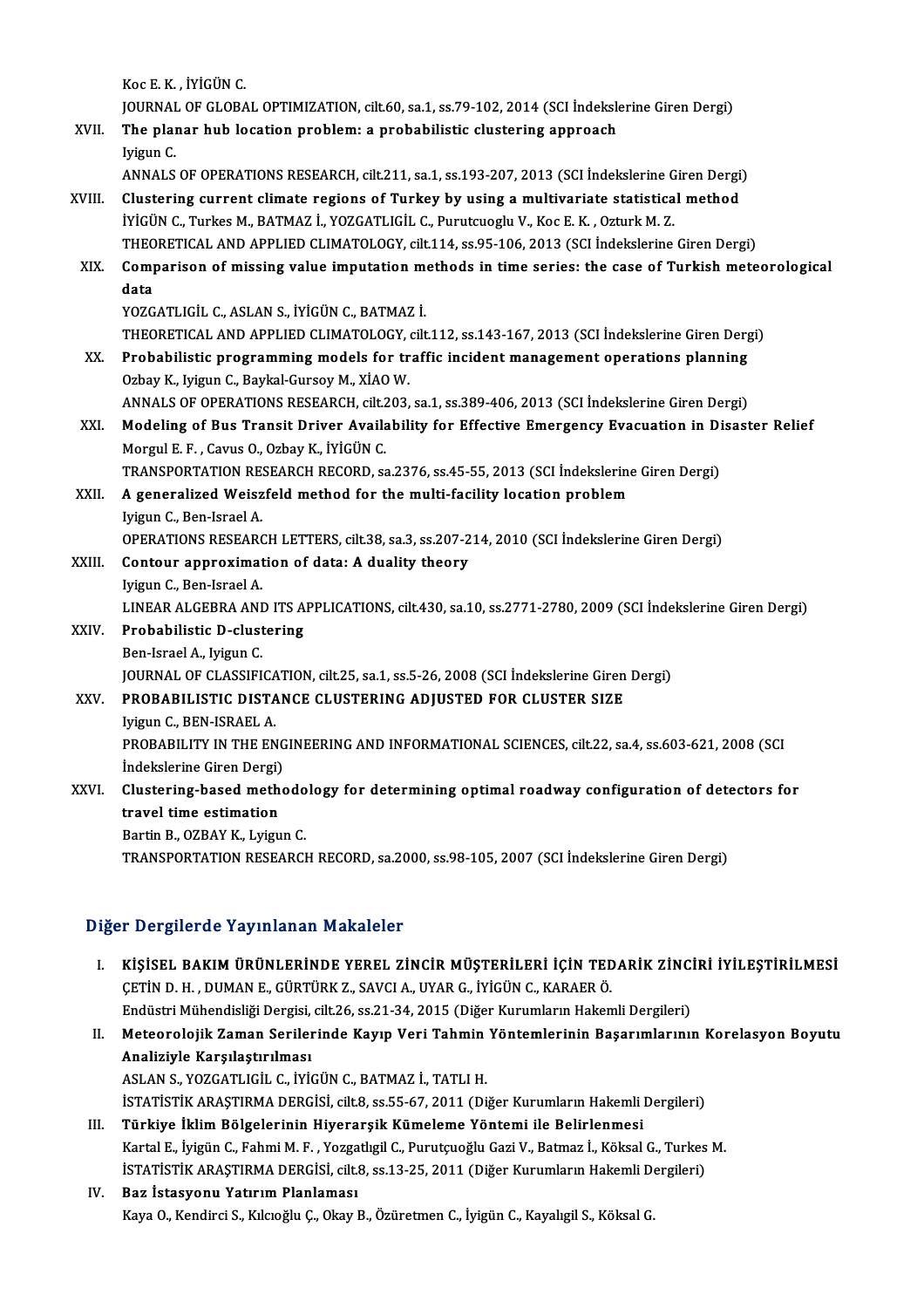### Kitap & Kitap Bölümleri

- Itap & Kitap Bölümleri<br>I. Location Problems with Demand Regions<br>DINLER D. TURAL M.K. WICUN.C. Dinler<br>**Location Problems with Deman**<br>DİNLER D., TURAL M. K., İYİGÜN C.<br>Clabal Legistics Managament Kara Location Problems with Demand Regions<br>DİNLER D., TURAL M. K. , İYİGÜN C.<br>Global Logistics Management, Kara Bahar Y., Sabuncuoğlu İhsan, Bidanda Bopaya, Editör, CRC Press, ss.237-252,<br>2014 DINLE<br>Global<br>2014<br>Deter Global Logistics Management, Kara Bahar Y., Sabuncuoğlu İhsan, Bidanda Bopaya, Editör,<br>2014<br>II. Determining the Climate Zones of Turkey by Center-Based Clustering Methods<br>Fabmi E. Kartal E. Juigün C. Turkes M. Patmar J. Ya
- 2014<br>Fahmi F., Kartal E., Iyigün C., Turkes of Turkey by Center-Based Clustering Methods<br>Fahmi F., Kartal E., Iyigün C., Turkes M., Batmaz I., Yozgatligil C., Purutçuoğlu Gazi V., Köksal G. Determining the Climate Zones of Turkey by Center-Based Clustering Methods<br>Fahmi F., Kartal E., Iyigün C., Turkes M., Batmaz I., Yozgatligil C., Purutçuoğlu Gazi V., Köksal G.<br>Nonlinear and Complex Dynamics: Applications i Fahmi F., Kartal E., Iyigün C., Turkes M., Batmaz I., Yozgatligil C., Purutçuoğlu Gazi V., Köksal G.<br>Nonlinear and Complex Dynamics: Applications in Physical Biological and Financial Systems, J<br>Machado,Baleanu,D. and A. Lu Nonlinear and Complex Dynamics: Applications in Physical Biologic<br>Machado,Baleanu,D. and A. Luo, Editör, Springer, London/Berlin, I<br>III. Probabilistic Distance Clustering, Theory and Applications<br>Inigural C. Bon Javael A.
- Machado,Baleanu,D. and A. Luo, Editör, Springer, London/Berlin , London, ss.171-178, 2011<br>Probabilistic Distance Clustering, Theory and Applications<br>İyigün C., Ben-Israel A. Probabilistic Distance Clustering, Theory and Applications<br>İyigün C., Ben-Israel A.<br>Clustering Challenges in Biological Networks, S. Butenko,W. A. Chaovalitwongse,P. Pardolos, Editör, World Scientific İyigün C., Ben-Israel A.<br>Clustering Challenges in Biological Net<br>Publishing , Singapore, ss.29-51, 2009<br>Resent Advances in Ontimiration N
- Clustering Challenges in Biological Networks, S. Butenko,W. A. Chaovalitwongse,P. Pardolos, Editör, Worl Publishing, Singapore, ss.29-51, 2009<br>IV. Recent Advances in Optimization Models for Data Mining: Clustering, Feature Publishing , Sing<br>Recent Advan<br>Classification<br>For Y. İvisün C Recent Advances in Optimization M<br>Classification<br>Fan Y., İyigün C., Chaovalitwongse W. A.<br>Data Mining and Mathematical Brogram
	-

Classification<br>Fan Y., İyigün C., Chaovalitwongse W. A.<br>Data Mining and Mathematical Programming (CRM Proceedings & Lecture Notes, Book 45), P. Hansen,P. M.<br>Pardales, Editër, American Mathematical Society, New York, se 67, Fan Y., İyigün C., Chaovalitwongse W. A.<br>Data Mining and Mathematical Programming (CRM Proceedings & Lecture N<br>Pardalos, Editör, American Mathematical Society, New-York, ss.67-95, 2008

# Pardalos, Editör, American Mathematical Society, New-York, ss.67-95, 2008<br>Hakemli Kongre / Sempozyum Bildiri Kitaplarında Yer Alan Yayınlar

- akemli Kongre / Sempozyum Bildiri Kitaplarında Yer Alan Yayınlar<br>I. Mixed integer programming and heuristics approaches for clustering with cluster-based feature sinis Kon<br>Mixed inte<br>selection<br>hygin C. O Mixed integer pro<br>selection<br>İyigün C., Onen Oz S.<br>2010 INFORMS ANN selection<br>İyigün C., Onen Oz S.<br>2019 INFORMS ANNUAL MEETING, Washington, Amerika Birleşik Devletleri, 20 - 23 Ekim 2019, ss.1<br>Kümelame Brahlaminde Küme Barlı Ösnitelik Sesimi
	-

- İyigün C., Onen Oz S.<br>2019 INFORMS ANNUAL MEETING, Washington, Amerika B<br>II. Kümeleme Probleminde Küme Bazlı Öznitelik Secimi<br>İyigün C., Onen Oz S.
- 2019 INFORMS ANN<br>**Kümeleme Proble**<br>İyigün C., Onen Oz S.<br><sup>20. Vonevlem Aresti</sup> 39. Yoneylem Arastirmasi ve Endustri Muhendisligi Kongresi, Ankara, Türkiye, 12 - 14 Haziran 2019, ss.1 İyigün C., Onen Oz S.<br>39. Yoneylem Arastirmasi ve Endustri Muhendisligi Kongresi, Ankara, Türl<br>III. Engineering Effort Estimation for Product Development Projects<br>Vunt 7. O. Juigun C. Bakal P.
- 

39. Yoneylem Arastirmasi ve<br>Engineering Effort Estima<br>Yurt Z. O. , Iyigun C., Bakal P.<br><sup>IEEE</sup> International Conferen Yurt Z. O. , Iyigun C., Bakal P.<br>IEEE International Conference on Industrial Engineering and Engineering Management (IEEM), Maicao, Kolombiya, 15 -18Aralık2019, ss.774-778 IEEE International Conference on Industrial Engineering and Engineering Management (IEEM<br>15 - 18 Aralık 2019, ss.774-778<br>IV. Genetic Algorithm for Planar Capacitated Single Allocation Hub Location Problem<br>Ivisin G. Frash:

- 15 18 Aralık 2019, ss.774-778<br>Genetic Algorithm for Planar (<br>İyigün C., Eroglu D. I. , Pamukcu D. Genetic Algorithm for Planar Capacitated Single Allocation Hub Location Problem<br>İyigün C., Eroglu D. I. , Pamukcu D.<br>Informs Annual Meeting, 2018, Arizona, Amerika Birleşik Devletleri, 4 - 07 Kasım 2018, ss.1<br>Probobilistis
	- Informs Annual Meeting, 2018, Arizona, Amerika Birleşik Devletleri, 4 07 Kasım 2018, ss.1
- İyigün C., Eroglu D. I. , Pamukcu D.<br>Informs Annual Meeting, 2018, Arizona, Amerika Birl<br>V. Probabilistic Distance Clustering on Networks<br>İyigün C., Eroglu D. I. Probabilistic Distance Clustering on Networks<br>İyigün C., Eroglu D. I.<br>INFORMS Annual Meeting, 2018, Arizona, Amerika Birleşik Devletleri, 4 - 07 Kasım 2018, ss.1<br>A methevristie for binery elessifisation of data sets veing İyigün C., Eroglu D. I.<br>INFORMS Annual Meeting, 2018, Arizona, Amerika Birleşik Devletleri, 4 - 07 Kas<br>VI. Amatheuristic for binary classification of data sets using hyperboxes

## INFORMS Annual Meeting, 2018, Ari:<br>A matheuristic for binary classif<br>Akbulut D., İyigün C., Özdemirel N. E.<br>20th EUPO Conference Valencia İsp A matheuristic for binary classification of data sets using hy<br>Akbulut D., İyigün C., Özdemirel N. E.<br>29th EURO Conference, Valencia, İspanya, 8 - 11 Temmuz 2018, ss.1<br>Azlanda Yumusak Kumalam Prahlamlari ve Mataarsisal Car Akbulut D., İyigün C., Özdemirel N. E.<br>29th EURO Conference, Valencia, İspanya, 8 - 11 Temmuz 2018, ss.1<br>VII. Aglarda Yumusak Kumelem Problemleri ve Metaszgisel Cozum Yaklasimi<br>Freshu D. İ. İyigün C.

- 29th EURO Conference<br>**Aglarda Yumusak K**<br>Eroglu D. İ. , İyigün C.<br>29. YA (EM Hlugal Kon Aglarda Yumusak Kumelem Problemleri ve Metaszgisel Cozum Ya<br>Eroglu D. İ. , İyigün C.<br>38. YA/EM Ulusal Kongresi, Eskişehir, Türkiye, 26 - 29 Haziran 2018, ss.1<br>Bazlantililik Bazli Komauluk Kunma ile Cak Amasli Canatik Kumal
	-
- Eroglu D. İ. , İyigün C.<br>38. YA/EM Ulusal Kongresi, Eskişehir, Türkiye, 26 29 Haziran 2018, ss.1<br>VIII. Baglantililik Bazli Komsuluk Kurma ile Cok Amacli Genetik Kumele Problemi 38. YA/EM Ulusal Kongresi, Eskişel<br><mark>Baglantililik Bazli Komsuluk Kı</mark><br>Alakus C., İyigün C., Özdemirel N. E.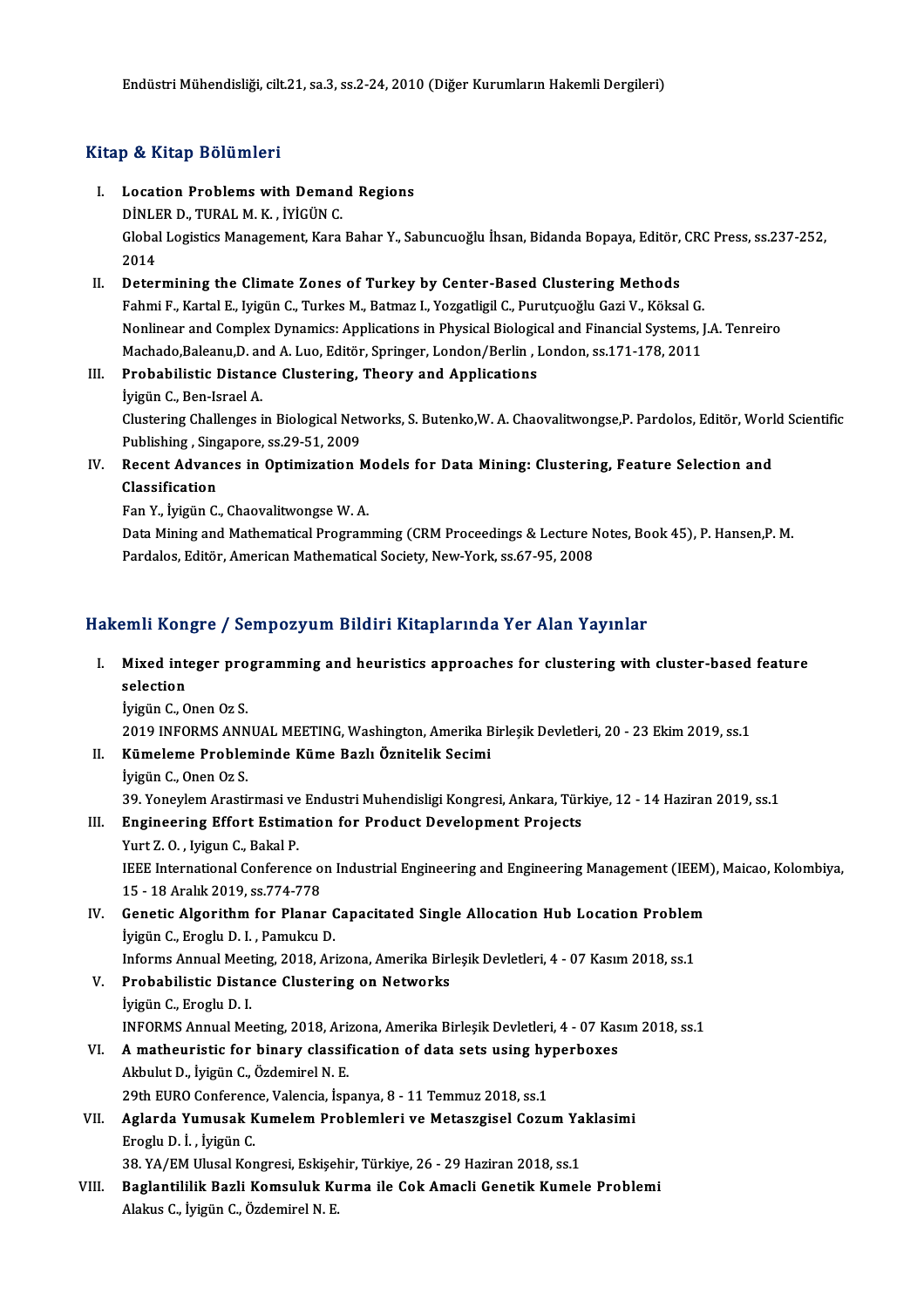38.YA/EM Uusal Kongresi, Eskişehir, Türkiye, 26 - 29 Haziran 2018, ss.1

- 38. YA/EM Uusal Kongresi, Eskişehir, Türkiye, 26 29<br>IX. Conditional Value at Risk as SVR Minimization<br>ERVICITE, İVİCÜN G. GAVUS Ö ERYİGİTE., İYİGÜNC.,ÇAVUŞÖ. Conditional Value at Risk as SVR Minimization<br>ERYİGİT E., İYİGÜN C., ÇAVUŞ Ö.<br>2017 INFORMS Annual Meeting, 22 - 25 Ekim 2017<br>Feature Weighting Brahlam in k Nearest Neig
- ERYİGİT E., İYİGÜN C., ÇAVUŞ Ö.<br>2017 INFORMS Annual Meeting, 22 25 Ekim 2017<br>X. Feature Weighting Problem in k-Nearest Neighbor Classifier and Evolutionary Solution Approach<br>İVİGÜN G. GÜLEC N 2017 INFORMS Annual Meeting, 22 - 25 Ekim 2017<br>Feature Weighting Problem in k-Nearest Neig<br>İYİGÜN C.. GÜLEC N. Feature Weighting Problem in k-Nearest Neighbor Classifier and Evolutionary Solution Approach<br>İYİGÜN C., GÜLEÇ N.<br>12TH INFORMS WORKSHOP ON DATA MINING DECISION ANALYTICS WORKSHOP, Houston, Amerika Birleşik<br>Devletleri, 21 E 12TH INFORMS WORKSHOP ON DATA MINING DECISION ANALYTICS WORKSHOP, Houston, Amerika Birleşik<br>Devletleri, 21 Ekim 2017 12TH INFORMS WORKSHOP ON DATA MINING DECISION ANAL<br>Devletleri, 21 Ekim 2017<br>XI. A Location Problem for Emergency Healthcare Facilites<br>PAYINDIP 7 P. WICUNG ISBN 19 M
- Devletleri, 21 Ekim 2017<br>A Location Problem for Emergen<br>BAYINDIR Z. P. , İYİGÜN C., İŞBİLİR M.<br>OP2017. International Conference on A Location Problem for Emergency Healthcare Facilites<br>BAYINDIR Z. P. , İYİGÜN C., İŞBİLİR M.<br>OR2017, International Conference on Operations Research – Annual Conference of the German Operations<br>Research Seciety, 06 Erlül 2 BAYINDIR Z. P. , İYİGÜN C., İŞBİLİR M.<br>OR2017, International Conference on Operations<br>Research Society, 06 Eylül 2016 - 08 Eylül 2017<br>A.Logation Problem for Emergency Hoalth OR2017, International Conference on Operations Research – An:<br>Research Society, 06 Eylül 2016 - 08 Eylül 2017<br>XII. A Location Problem for Emergency Healthcare Facilities<br>RAVINDIR 7 B UVICÜN C ishlir m
- Research Society, 06 Eylül 2016 08 Eylül 2017<br>A Location Problem for Emergency Healthcare Facilities<br>BAYINDIR Z. P. , İYİGÜN C., işbilirm. A Location Problem for Emergency Healthcare Facilities<br>BAYINDIR Z. P. , İYİGÜN C., işbilir m.<br>INTERNATIONAL CONFERENCE ON OPERATIONS RESEARCH, 6 - 08 Eylül 2017<br>Kanasita Kisitli Markar Sasimi Problami isin Canatik Algaritm
- XIII. Kapasite Kisitli Merkez Secimi Problemi icin Genetik Algoritma<br>EROĞLU D. İ., PAMUKÇU D., İYİGÜN C., ÖZDEMİREL N. E. INTERNATIONAL CONFERENCE ON OPERATIONS RESEA<br>Kapasite Kisitli Merkez Secimi Problemi icin Genet<br>EROĞLU D. İ. , PAMUKÇU D., İYİGÜN C., ÖZDEMİREL N. E.<br>27 YÖNEVLEM ARASTIRMASI VE ENDÜSTRİ MÜHENDİS 37.YÖNEYLEMARAŞTIRMASIVEENDÜSTRİMÜHENDİSLİĞİULUSALKONGRESİ,Türkiye,5 -07Temmuz2017 EROĞLU D. İ. , PAMUKÇU D., İYİGÜN C., ÖZDEMİREL N. E.<br>37. YÖNEYLEM ARAŞTIRMASI VE ENDÜSTRİ MÜHENDİSLİĞİ ULUSAL KONGRESİ, T.<br>XIV. A Geometrical Approach to Forecast Burst-time of Stock Market Bubbles
- KÜRÜM E., WEBER G.W., İYİGÜN C.<br>21st IFORS Annual Meeting, 17 Temmuz 21 Ocak 2017 A Geometrical Approach to Forecast Burst-time of<br>21st IFORS Annual Meeting, 17 Temmuz - 21 Ocak 2017<br>21st IFORS Annual Meeting, 17 Temmuz - 21 Ocak 2017
- XV. Location analysis of emergency vehicles using an approximate queueingmodel AKDOĞANM.A. ,BAYINDIRZ.P. , İYİGÜNC. Location analysis of emergency vehicles using an approximate queueing model<br>AKDOĞAN M. A. , BAYINDIR Z. P. , İYİGÜN C.<br>19th European-Operational-Research-Societies Working Group on Transportation Meeting (EWGT), İstanbul,<br> AKDOĞAN M. A. , BAYINDIR Z. P. , İYİGÜN C.<br>19th European-Operational-Research-Societie<br>Türkiye, 5 - 07 Eylül 2016, cilt.22, ss.430-439<br>Dunamis slustaring of multiple multiveri 19th European-Operational-Research-Societies Working Group on Transportation Meeting (E<br>Türkiye, 5 - 07 Eylül 2016, cilt.22, ss.430-439<br>XVI. Dynamic clustering of multiple multivariate time series Application to climate da
- Türkiye, 5 07 Eylül 2016, cilt.22, ss.430-439<br>Dynamic clustering of multiple multivariate time series Application to climate data<br>YOZGATLIGİL C., ASLAN S., İYİGÜN C. The 22nd InternationalConference onComputationalStatistics,Oviedo, İspanya,23 -26Ağustos2016
- YOZGATLIGİL C., ASLAN S., İYİGÜN C.<br>The 22nd International Conference on Computational Statistics, Oviedo, İspanya, 23 26 Ağustos 2016<br>XVII. ACİL TIBBİ YARDIM ARAÇLARININ GENEL AĞLARDA YAKLAŞIK BİR KUYRUK MODELİ VE S The 22nd International Conference on Computational Statistics, Oviet<br>ACİL TIBBİ YARDIM ARAÇLARININ GENEL AĞLARDA YAKLAŞ<br>BİR ÇÖZÜM YAKLAŞIMI İLE LOKASYONUNUN BELİRLENMESİ<br>AKDOĞANM A. BAYINDIR Z.B. İVİÇÜN C ACİL TIBBİ YARDIM ARAÇLARININ GEN<br>BİR ÇÖZÜM YAKLAŞIMI İLE LOKASYON<br>AKDOĞAN M. A. , BAYINDIR Z. P. , İYİGÜN C.<br><sup>Vänovlom Arastumacı ve Endüstri Mühandi</sub></sup> BİR ÇÖZÜM YAKLAŞIMI İLE LOKASYONUNUN BELİRLENMESİ<br>AKDOĞAN M. A. , BAYINDIR Z. P. , İYİGÜN C.<br>Yöneylem Araştırması ve Endüstri Mühendisliği 36. Ulusal Kongresi, Türkiye, 13 - 15 Temmuz 2016<br>The Ture eshelen Eneisht Transpor

## AKDOĞAN M. A. , BAYINDIR Z. P. , İYİGÜN C.<br>Yöneylem Araştırması ve Endüstri Mühendisliği 36. Ulusal Kongresi, Türkiye<br>XVIII. The Two echelon Freight Transportation Network in City Logistics<br>Farham M. S. , SÜRAL H., İYİ Yöneylem Araştırması ve Endüstri<br><mark>The Two echelon Freight Tran</mark>s<br>Farham M. S. , SÜRAL H., İYİGÜN C.<br>28th Eunonean Conforence on One The Two echelon Freight Transportation Network in City Logistics<br>Farham M. S. , SÜRAL H., İYİGÜN C.<br>28th European Conference on Operational Research, Poznan, Polonya, 3 - 06 Temmuz 2016<br>A Sunarvised Bislustering Optimizati

### XIX. A Supervised Biclustering Optimization Model for Feature Selection in Biomedical Dataset<br>Classification 28th European<br>A Supervised<br>Classification<br>Arikan S.D.O. A Supervised Bicluster<br>Classification<br>Arikan S. D. O. , İYİGÜN C.<br>1st International Cenfore

1st International Conference on Data Mining and Big Data (DMBD), Balvi, Letonya, 25 - 30 Haziran 2016, cilt.9714, ss.196-204 Arikan S.D.<br>1st Internat<br>ss.196-204<br>Annlying d 1st International Conference on Data Mining and Big Data (DMBD), Balvi, Letonya, 2<br>ss.196-204<br>XX. Applying data mining techniques to detect abnormal flight characteristics<br>ASI ANED H E JINAL C IVICIN C

## ss.196-204<br><mark>Applying data mining technique</mark><br>ASLANER H. E. , UNAL C., İYİGÜN C.<br>Conference on Mashine Intelligence Applying data mining techniques to detect abnormal flight characteristics<br>ASLANER H. E. , UNAL C., İYİGÜN C.<br>Conference on Machine Intelligence and Bio-Inspired Computation - Theory and Applications X, Maryland, Amerika<br>Bi

ASLANER H. E. , UNAL C., İYİGÜN C.<br>Conference on Machine Intelligence and Bio<br>Birleşik Devletleri, 20 Nisan 2016, cilt.9850<br>On the Barformanae Analysis of a Nav Conference on Machine Intelligence and Bio-Inspired Computation - Theory and App<br>Birleşik Devletleri, 20 Nisan 2016, cilt.<br>9850<br>XXI. On the Performance Analysis of a New Knot Selection Procedure in MARS<br>tylection C KARTAL

## Birleşik Devletleri, 20 Nisan 2016, cilt.9850<br>On the Performance Analysis of a New Knot Selection Pro<br>İYİGÜN C., KARTAL KOÇ E.<br>INFORMS Workshop on Data Mining and Analytics, 31 Ekim 2015 On the Performance Analysis of a New Knot Selection Procedure in MARS

## İYİGÜN C., KARTAL KOÇ E.<br>INFORMS Workshop on Data Mining and Analytics, 31 Ekim 2015<br>XXII. Telniği ile Belirlenmesi INFORMS Workshop on Da<br><mark>Türkiye İklim Bölgelerin</mark><br>Tekniği ile Belirlenmesi<br>MUBAT T. İVİÇÜN G. BATM Türkiye İklim Bölgelerinin On İki Klimatolojik Değişken Kullanarak AGNES<br>Tekniği ile Belirlenmesi<br>MURAT T., İYİGÜN C., BATMAZ İ., YOZGATLIGİL C., Kartal Koç E., YETERE KURSUN A.<br>YAEM2015, Türkiye 0, 11 Erlül 2015

Tekniği ile Belirlenmesi<br>MURAT T., İYİGÜN C., BATMAZ İ., YOZGATLIGİL C., Kartal Koç E., YETERE KURSUN A.<br>YAEM2015, Türkiye, 9 - 11 Eylül 2015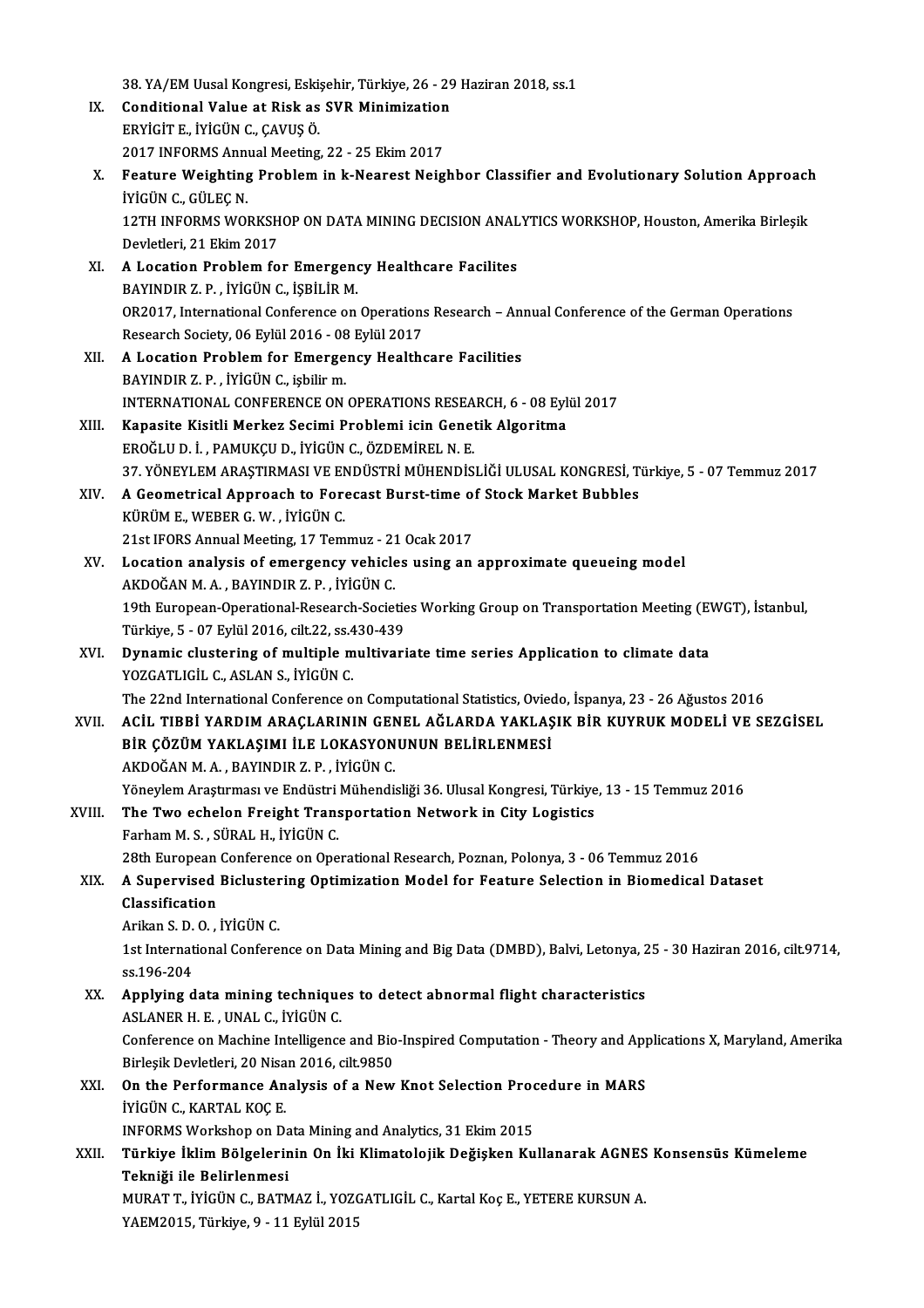| XXIII.       | Eşik Değerli Doğrusal Olmayan Zaman Serisi Modeliyle Farklı Rejimlerin Belirlenmesi Türkiye Yağış                 |
|--------------|-------------------------------------------------------------------------------------------------------------------|
|              | Verileri Üzerine Bir Uygulama                                                                                     |
|              | ASLAN S., YOZGATLIGİL C., İYİGÜN C., BATMAZ İ.                                                                    |
|              | YAEM2015, Türkiye, 9 - 11 Eylül 2015                                                                              |
| XXIV.        | Temporal Clustering of Commodities via ThresholdAutoregressive Models                                             |
|              | ASLAN S., YOZGATLIGİL C., İYİGÜN C.                                                                               |
|              | 55th Meeting of the EWGCFM (EWGCFM 2015), 14 - 16 Mayıs 2015                                                      |
| XXV.         | Heuristics for a Continuous Multi-facility Location Allocation Problem with Demand Regions                        |
|              | DİNLER D., TURAL M. K., İYİGÜN C.                                                                                 |
|              | 26th European Conference on Operational Research, Roma, İtalya, 1 - 04 Temmuz 2013                                |
| XXVI         | Precipitation Forecasting Assessment via Nonlinear Autoregressive Neural Network and Vector                       |
|              | <b>Autoregressive Models</b>                                                                                      |
|              | ASLAN S., İYİGÜN C., YOZGATLIGİL C., BATMAZ İ.                                                                    |
|              | International IIE Conference. International IIE Conference, 26 - 28 Haziran 2013, ss.252                          |
| <b>XXVII</b> | Detection of Unreliable measurements in long term time series via data mining techniques case in                  |
|              | Turkish climate data                                                                                              |
|              | YAZICI C., PURUTÇUOĞLU GAZİ V., YOZGATLIGİL C., İYİGÜN C., BATMAZ İ.                                              |
|              | International IIE Conference, 26 - 28 Haziran 2013                                                                |
| XXVIII.      | Facilitating adoption of Enterprise Resource Planning (ERP) systems: The state of the art                         |
|              | Ozkan S., Kurt N., İYİGÜN C.                                                                                      |
|              | 18th Americas Conference on Information Systems 2012, AMCIS 2012, Seattle, WA, Amerika Birleşik Devletleri, 9 -   |
|              | 12 Ağustos 2012, cilt4, ss.3037                                                                                   |
| XXIX.        | SEASONAL VARIATION OF TURKEY: A CONSENSUS CLUSTERING APPROACH                                                     |
|              | Kursun A.Y., İYİGÜN C., YOZGATLIGİL C., BATMAZ İ.                                                                 |
|              | 10th International Conference on Fuzzy Logic and Intelligent Technologies in Nuclear Science (FLINS), İstanbul,   |
| XXX.         | Türkiye, 26 - 29 Ağustos 2012, cilt 7, ss 913-918<br>UNCERTAINTY AND A NEW MEASURE FOR CLASSIFICATION UNCERTAINTY |
|              | Damgacioglu H., İYİGÜN C.                                                                                         |
|              | 10th International Conference on Fuzzy Logic and Intelligent Technologies in Nuclear Science (FLINS), İstanbul,   |
|              | Türkiye, 26 - 29 Ağustos 2012, cilt 7, ss 925-930                                                                 |
| XXXI.        | Detection of seasonal changes in climate data by comparative analysis A case study for Turkey                     |
|              | AKAL T., FAHMİ F., KARTAL E., PURUTÇUOĞLU GAZİ V., İYİGÜN C., YOZGATLIGİL C., BATMAZ İ.                           |
|              | 25th European Conference on Operations Research, 8 - 11 Temmuz 2012                                               |
| XXXII.       | Investigating the Seasonal Patterns of Continental Central Anatolia by Clustering                                 |
|              | AKAL T., PURUTÇUOĞLU GAZİ V., BATMAZ İ., KARTAL KOÇ E., İYİGÜN C., YOZGATLIGİL C.                                 |
|              | The 25th Conference of European Chapter on Combinatorial Optimization, 26 - 28 Nisan 2012                         |
| XXXIII.      | Türkiye İklim Bölgelerinin Hiyerarşik Kümeleme Yöntemi ile Belirlenmesi                                           |
|              | KARTAL KOÇ E., FAHMİ F., İYİGÜN C., TÜRKEŞ M., YOZGATLIGİL C., PURUTÇUOĞLU GAZİ V., BATMAZ İ., KÖKSAL G.          |
|              | 7. ISTATİSTİK GÜNLERİ SEMPOZYUMU, Türkiye, 28 Haziran 2010, ss.137-138                                            |
|              |                                                                                                                   |

### Desteklenen Projeler

Desteklenen Projeler<br>İYİGÜN C., HATİPOĞLU P. U. , Yükseköğretim Kurumları Destekli Proje, Enerji Tüketim Takip Sisteminde Zaman Serileri<br>Sınıflandırma Prablemi isin Ontimirasıyan Madellerinin ve Sargisel Yaklasımların Celi Səsəssinənən Yəyasar<br>İYİGÜN C., HATİPOĞLU P. U. , Yükseköğretim Kurumları Destekli Proje, Enerji Tüketim Takip Sisteminde Zam<br>İyigün C. Uzelsenesn A. TüpitLAK Projesi, Pulut Bilisim Tabanlı Anlık Bef. Stek Takibi Ve Elde E İYİGÜN C., HATİPOĞLU P. U. , Yükseköğretim Kurumları Destekli Proje, Enerji Tüketim Takip Sisteminde Zaman Serileri<br>Sınıflandırma Problemi için Optimizasyon Modellerinin ve Sezgisel Yaklaşımların Geliştirilmesi, 2015 - 202 Sınıflandırma Problemi için Optimizasyon Modellerinin ve Sezgisel Yaklaşımların Geliştirilmesi, 2015 - 2022<br>İyigün C., Uzelgencer A., TÜBİTAK Projesi, Bulut Bilişim Tabanlı Anlık Raf - Stok Takibi Ve Elde Edilen Büyük Veri İyigün C., Gürel S., Dusmez Tek E., TÜBİTAK Projesi, Mağazalar Arası Transfer Optimizasyonu , 2017 - 2019 Tepkisel Üretim (Quick Response Manufacturing - QRM) Kapsamında Kullanılması, 2018 - 2019<br>İyigün C., Gürel S., Dusmez Tek E., TÜBİTAK Projesi, Mağazalar Arası Transfer Optimizasyonu , 2017 - 2019<br>İyigün C., Çavuş Ö., Tanri İyigün C., Gürel S., Dusmez Te<br>İyigün C., Çavuş Ö., Tanriseve<br>Destek Sistemi, 2018 - 2018<br>YOZCATUCÜ C. ASLAN S. İN Destek Sistemi, 2018 - 2018<br>YOZGATLIGİL C., ASLAN S., İYİGÜN C., Yükseköğretim Kurumları Destekli Proje, Zamana Bağlı Değişen Emtia Fiyat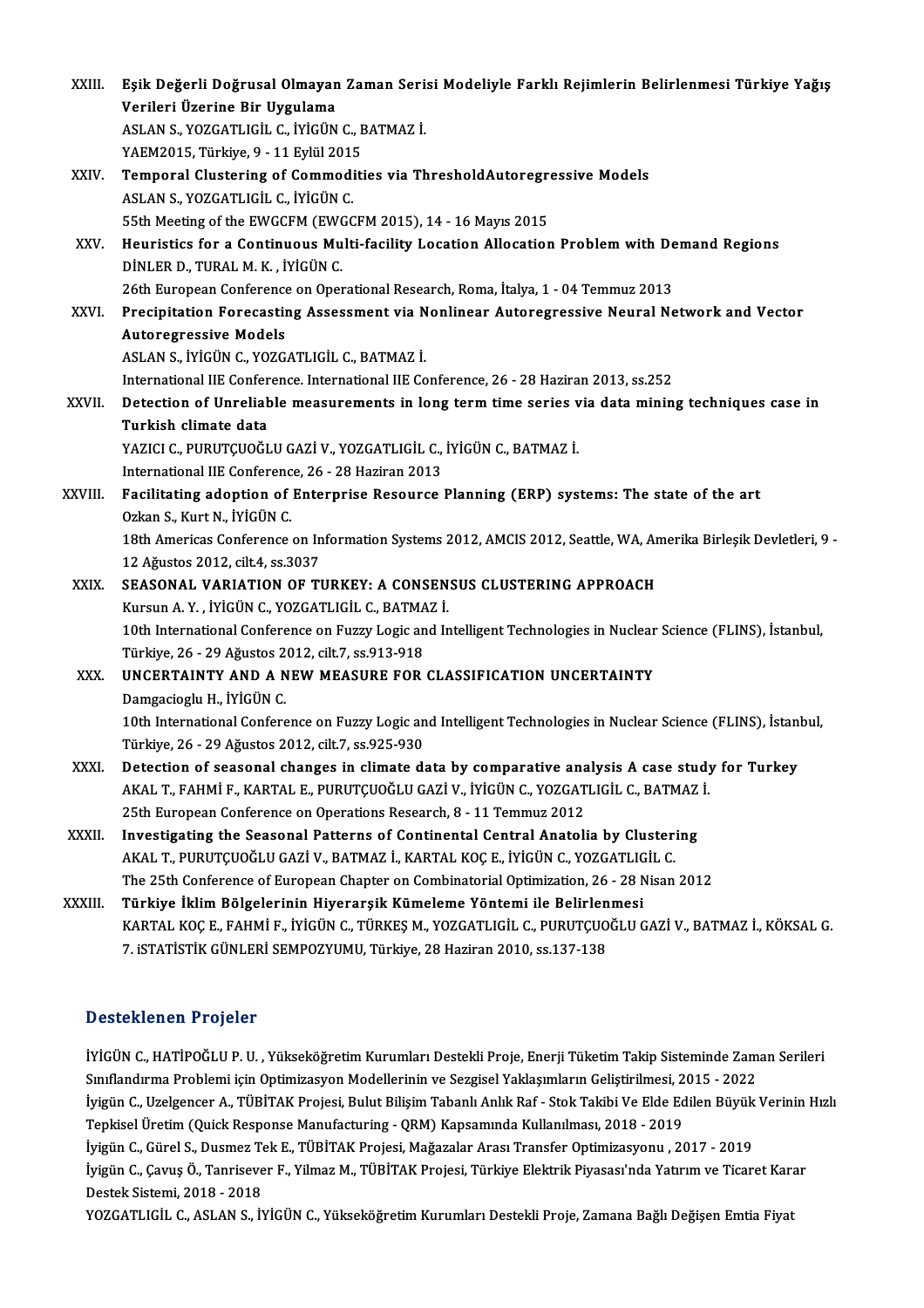İndeksi/İndeksleri Oluşturulması, 2016 - 2017 İndeksi/İndeksleri Oluşturulması, 2016 - 2017<br>İyigün C., Dogan T., TÜBİTAK Projesi, SEAS Smart Energy Aware Systems, 2014 - 2015<br>SÜRAL H., İVİÇÜN G. GÜREL S. Vülveltöğretim Kunumları Destaldi Proje, Sebir Lejistiği İndeksi/İndeksleri Oluşturulması, 2016 - 2017<br>İyigün C., Dogan T., TÜBİTAK Projesi, SEAS Smart Energy Aware Systems, 2014 - 2015<br>SÜRAL H., İYİGÜN C., GÜREL S., Yükseköğretim Kurumları Destekli Proje, Şehir Lojistiği için L İyigün<br>SÜRAI<br>2015<br>İvicü SÜRAL H., İYİGÜN C., GÜREL S., Yükseköğretim Kurumları Destekli Proje, Şehir Lojistiği için Lisans Araştırmalı<br>2015<br>İYİGÜN C., Yükseköğretim Kurumları Destekli Proje, Olasılıklı Uzaklık Kümeleme Metodunun Geliştirilmesi Ve 2015<br>İYİGÜN C., Yükseköğretim Kurumları Destekli Proje, Olasılıklı Uzaklık Kümeleme Metodunun Geliştirilmesi Ve<br>Uygulamaları, 2011 - 2013 İYİGÜN C., Yükseköğretim Kurumları Destekli Proje, Olasılıklı Uzaklık Kümeleme Metodunun Geliştirilmesi Ve<br>Uygulamaları, 2011 - 2013<br>Batmaz İ., Yozgatlıgil C., İyigün C., Purutçuoğlu Gazi V., Köksal G., Yükseköğretim Kurum Uygulamaları, 2011 - 2013<br>Batmaz İ., Yozgatlıgil C., İyigün C., Purutçuoğlu Gazi V., Köksal G., Yükseköğretim Kurumla<br>Madenciliği Yöntemleri ile Türkiye İklim Bölgelerinin Yeniden Belirlenmesi, 2010 - 2010

# Madenciliği Yöntemleri ile Türkiye İklim Bölgelerinin Yeniden Belirlenmesi, 2010 - 2010<br>Kontrata Dayalı Araştırmalar

Kontrata Dayalı Araştırmalar<br>İYİGÜN C., Web Tabanlı Gerçek Zamanlı Talep ve Fiyat Tahmin Platformu Gelistirilmesi, 2013 - 2013<br>İYİÇÜN C. E Ticaret Servis ve Sistem Test Süresleri, 2012 - 2012 İYİGÜN C., Web Tabanlı Gerçek Zamanlı Talep ve Fiyat Tahmin Pl:<br>İYİGÜN C., Web Tabanlı Gerçek Zamanlı Talep ve Fiyat Tahmin Pl:<br>İYİGÜN C., E-Ticaret Servis ve Sistem Test Süreçleri, 2013 - 2013 İYİGÜN C., E-Ticaret Servis ve Sistem Test Süreçleri, 2013 - 2013<br>Bilimsel Dergilerdeki Faaliyetler

Annals Of Operations Research, Editör, 2019 - Devam Ediyor

#### Bilimsel KuruluşlardakiÜyelikler / Görevler

Bilimsel Kuruluşlardaki Üyelikler / Görevler<br>INFORMS International Activities Committee , Yönetim Kurulu Üyesi, 2017 - Devam Ediyor , Amerika Birleşik Devletleri<br>Yanaylam Arastirmasi Dernasi Vönetim Kurulu Üyesi 2011 - Dev Yoneylem Arastirması Yoneylem<br>INFORMS International Activities Committee , Yönetim Kurulu Üyesi, 2017 - Devam Edi<br>Yoneylem Arastirmasi Dernegi, Yönetim Kurulu Üyesi, 2011 - Devam Ediyor , Türkiye<br>INFORMS Dete Mining Sectio INFORMS International Activities Committee , Yönetim Kurulu Üyesi, 2017 - Devam Ediyor , Am<br>Yoneylem Arastirmasi Dernegi, Yönetim Kurulu Üyesi, 2011 - Devam Ediyor , Türkiye<br>INFORMS Data Mining Section, Yönetim Kurulu Üyes Yoneylem Arastirmasi Dernegi, Yönetim Kurulu Üyesi, 2011 - Devam Ediyor , Türkiye<br>INFORMS Data Mining Section, Yönetim Kurulu Üyesi, 2017 - 2020, Amerika Birleşik Devletleri<br>Yoneylem Arastirmasi Dernegi, Genel Sekreter, 20

#### Bilimsel Hakemlikler

Bilimsel Hakemlikler<br>COMPUTERS & OPERATIONS RESEARCH, SCI Kapsamındaki Dergi, Kasım 2020<br>TÜRİTAK Prejesi, 3501 - Ulusal Cana Anastuması Kariyar Celistiuma Pregnamı TÜBİTAK Projesi, 3501 - Ulusal Genç Araştırmacı Kariyer Geliştirme Programı, Orta Doğu Teknik Üniversitesi, Türkiye,<br>Temmuz 2020 COMPUTERS &<br>TÜBİTAK Proje<br>Temmuz 2020<br>TÜPİTAK Proje TÜBİTAK Projesi, 3501 - Ulusal Genç Araştırmacı Kariyer Geliştirme Programı, Orta Doğu Teknik Üniversitesi, Türkiye,<br>Temmuz 2020<br>TÜBİTAK Projesi, 3501 - Ulusal Genç Araştırmacı Kariyer Geliştirme Programı, Orta Doğu Teknik Temmuz 20<mark>2</mark><br>TÜBİTAK Pro<br>Mayıs 2020<br>TÜPİTAK Pro TÜBİTAK Projesi, 3501 - Ulusal Genç Araştırmacı Kariyer Geliştirme Programı, Orta Doğu Teknik Üniversitesi, Türkiye,<br>Mayıs 2020<br>TÜBİTAK Projesi, 3501 - Ulusal Genç Araştırmacı Kariyer Geliştirme Programı, Orta Doğu Teknik Mayıs 2020<br>TÜBİTAK Pre<br>Mayıs 2020<br>COMBUTERS TÜBİTAK Projesi, 3501 - Ulusal Genç Araştırmacı Kariyer Geliştirme Programı,<br>Mayıs 2020<br>COMPUTERS & OPERATIONS RESEARCH, SCI Kapsamındaki Dergi, Eylül 2019<br>ANNALS OF OPERATIONS RESEARCH, SCI Kapsamındaki Dergi, Ağustos 201 Mayıs 2020<br>COMPUTERS & OPERATIONS RESEARCH, SCI Kapsamındaki Dergi, Eylül 2019<br>ANNALS OF OPERATIONS RESEARCH, SCI Kapsamındaki Dergi, Ağustos 2019 COMPUTERS & OPERATIONS RESEARCH, SCI Kapsamındaki Dergi, Ağustos 2019 ANNALS OF OPERATIONS RESEARCH, SCI Kapsamındaki Dergi, Ağustos 2019<br>COMPUTERS & OPERATIONS RESEARCH, SCI Kapsamındaki Dergi, Ağustos 2019<br>EURO Journal on Computational Optimization, ESCI Kapsamındaki Dergi, Mayıs 2019<br>EURO COMPUTERS & OPERATIONS RESEARCH, SCI Kapsamındaki Dergi, Ağustos 2019<br>EURO Journal on Computational Optimization, ESCI Kapsamındaki Dergi, Mayıs 2019<br>EURO Journal On Computational Optimization, ESCI Kapsamındaki Dergi, Mar EURO Journal on Computational Optimization, ESCI Kapsamındaki Dergi, Mayıs 2019<br>EURO Journal On Computational Optimization, ESCI Kapsamındaki Dergi, Mart 2019<br>EUROPEAN JOURNAL OF OPERATIONAL RESEARCH, SCI Kapsamındaki Derg EURO Journal On Computational Optimization, ESCI Kapsamındaki Dergi, Mart 2019<br>EUROPEAN JOURNAL OF OPERATIONAL RESEARCH, SCI Kapsamındaki Dergi, Ocak 2019<br>EURO Journal on Computational Optimization, ESCI Kapsamındaki Dergi

#### Kongre ve SempozyumKatılımı Faaliyetleri

2019 Informs Annual Meeting, Çalışma Grubu, Washington, Amerika Birleşik Devletleri, 2019 39.YAEMUlusalKongresi,Katılımcı,Ankara,Türkiye,2019 2018 Informs Annual Meeting, Çalışma Grubu, Arizona, Amerika Birleşik Devletleri, 2018